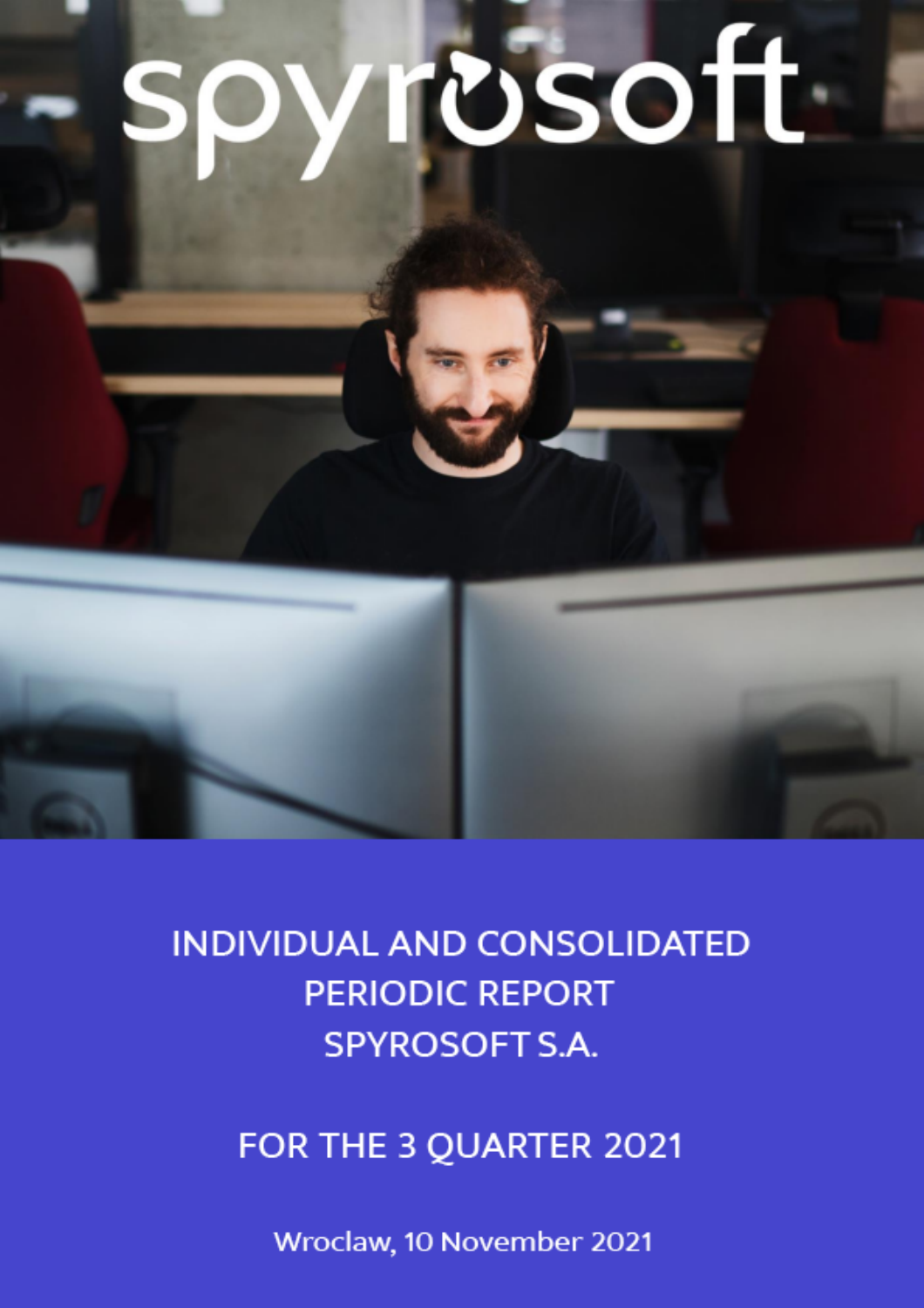# **Table of contents**

| ı.   |                                                                                                                                                                                       |  |
|------|---------------------------------------------------------------------------------------------------------------------------------------------------------------------------------------|--|
| П.   |                                                                                                                                                                                       |  |
| 1.   |                                                                                                                                                                                       |  |
| 2.   |                                                                                                                                                                                       |  |
| 3.   |                                                                                                                                                                                       |  |
| III. |                                                                                                                                                                                       |  |
| v.   | SHORT DESCRIPTION OF THE ISSUER'S SIGNIFICANT ACHIEVEMENTS OR FAILURES IN THE REPORTING<br>PERIOD, INCLUDING A DESCRIPTION OF THE MOST IMPORTANT FACTORS AND EVENTS, IN PARTICULAR OF |  |
| VI.  | OPINION REGARDING POSSIBILITY OF MEETING THE PUBLISHED FORECASTS FOR THE YEAR IN THE                                                                                                  |  |
|      | VII. DESCRIPTION OF THE STATUS OF THE ISSUER'S ACTIVITIES AND INVESTMENTS AND THEIR REALIZATION                                                                                       |  |
|      | VIII. INFORMATION ON THE ACTIVITY IN THE FIELD OF INNOVATIVE SOLUTIONS IN THE ENTERPRISE  16                                                                                          |  |
| IX.  | DESCRIPTION OF THE ORGANISATION OF THE ISSUER'S CAPITAL GROUP, INCLUDING ENTITIES SUBJECT                                                                                             |  |
| Х.   | INDICATION OF THE REASONS FOR THE LACK OF THE CONSOLIDATED FINANCIAL STATEMENT  20                                                                                                    |  |
| XI.  | SELECTED FINANCIAL DATA OF THE ISSUER'S SUBSIDIARIES NOT COVERED BY CONSOLIDATION 20                                                                                                  |  |
| XII. | INFORMATION ON THE ISSUER'S SHAREHOLDING STRUCTURE, INDICATING THE SHAREHOLDERS<br>HOLDING, AS OF THE DATE OF PUBLICATION OF THE REPORT, AT LEAST 5% OF VOTES AT THE GENERAL          |  |
|      | XIII. INFORMATION ON THE NUMBER OF PERSONS EMPLOYED BY THE ISSUER, IN FULL TIME EQUIVALENTS<br>21                                                                                     |  |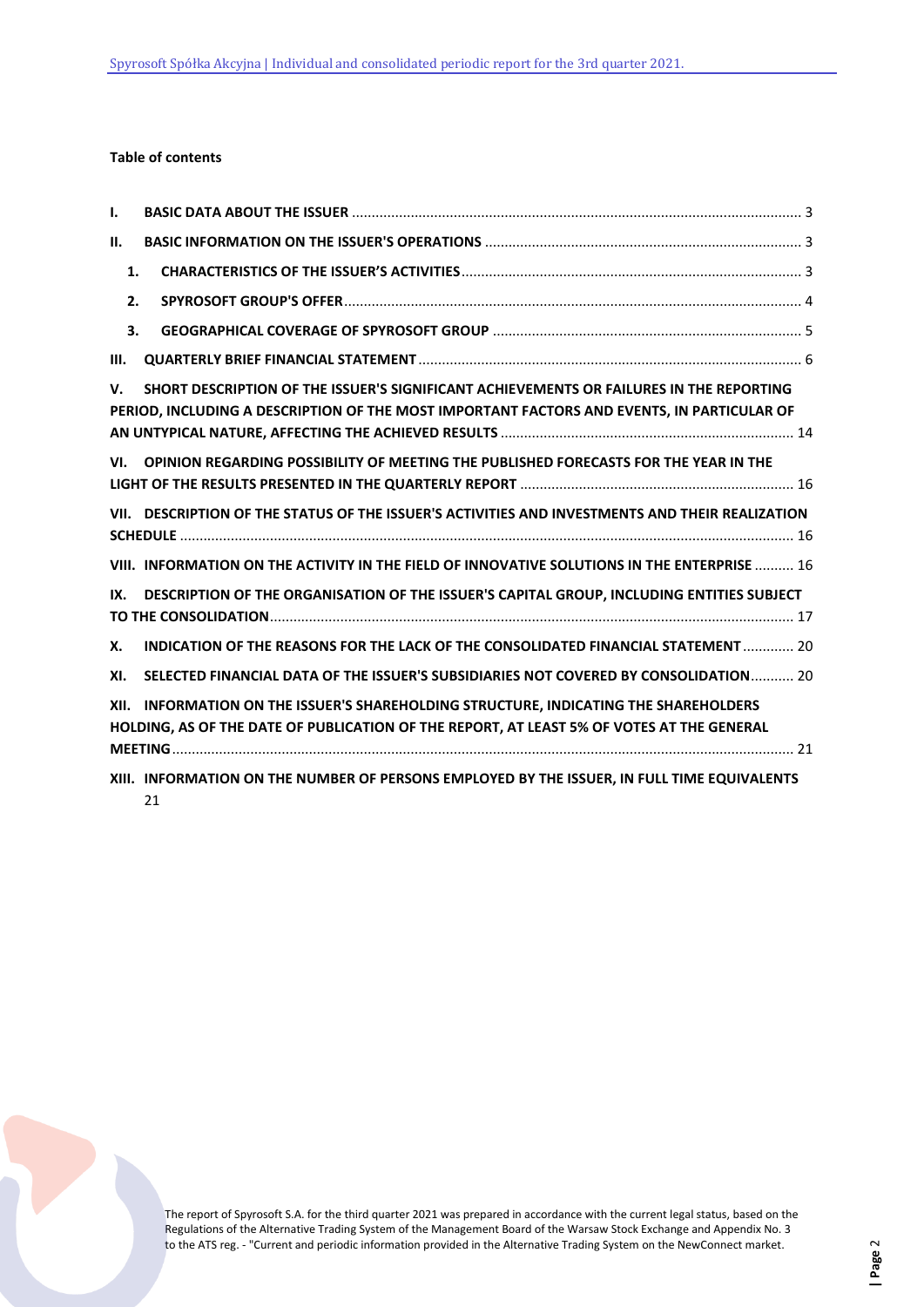# <span id="page-2-0"></span>**I. BASIC DATA ABOUT THE ISSUER**

|                | SPYROSOFT SPÓŁKA AKCYJNA                                                                                                                                                                                     |
|----------------|--------------------------------------------------------------------------------------------------------------------------------------------------------------------------------------------------------------|
| Address        | Pl. Nowy Targ 28, 50-141 Wrocław                                                                                                                                                                             |
| Register data  | KRS 0000616387 District Court for Wrocław-Fabryczna, 6th Commercial Division of the<br><b>KRS (National Court Register)</b><br>Share capital: PLN 106,756.60                                                 |
| Contact        | tel. +48 500 104 042<br>www.spyro-soft.com<br>office@spyro-soft.com                                                                                                                                          |
| Managing Board | Konrad Weiske - President of the Management Board<br>Wojciech Bodnaruś - Member of the Managing Board<br>Sebastian Łękawa - Member of the Managing Board<br>Sławomir Podolski - Member of the Managing Board |

# <span id="page-2-1"></span>**II. BASIC INFORMATION ON THE ISSUER'S OPERATIONS**

# <span id="page-2-2"></span>**1. CHARACTERISTICS OF THE ISSUER'S ACTIVITIES**

Spyrosoft is a company founded in 2016 in Wrocław, Poland, operating in the IT industry. It produces software. Spyrosoft offers comprehensive solutions in scope of the software development - from embedded solutions to high-level systems based on public clouds. Spyrosoft offers comprehensive project management in scope of which the specialists manage projects and related requirements, design the architecture as well as they write and develop the programming layer.

Spyrosoft renders programming services tailored to customer needs and individual requirements. The company supports clients from the moment of a product concept and technology selection, through the development of solution architecture and its implementation, ending with maintenance and development works. Spyrosoft cooperates mainly with clients representing the following industries: finance, automotive, industry 4.0, medicine, HR and geospatial services. Thanks to the knowledge of the industries and specific requirements, a client is provided not only with the solution itself, but also with consulting services in the scope of selection of the IT solutions suited to needs and regulations of a particular industry.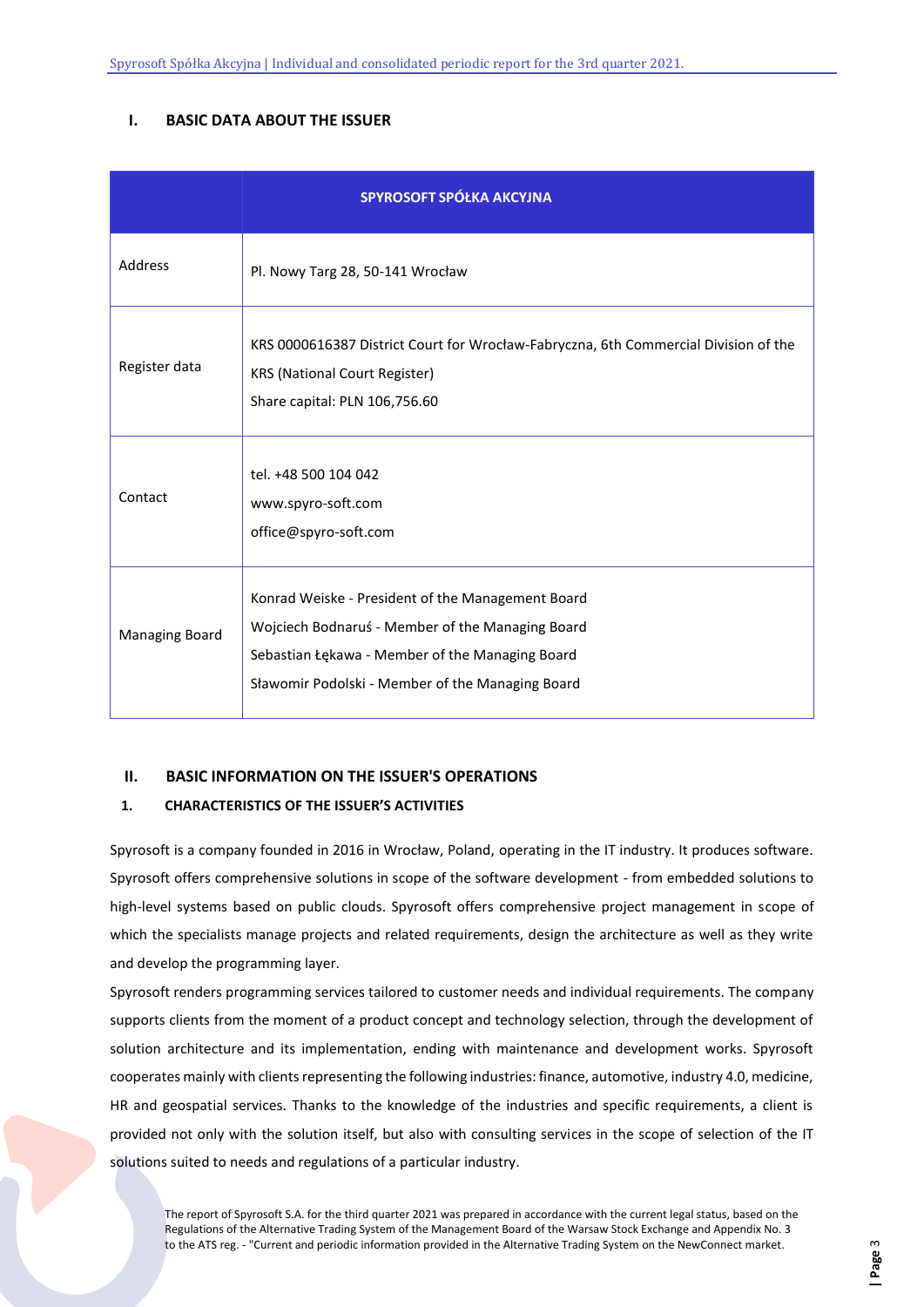# <span id="page-3-0"></span>**2. SPYROSOFT GROUP'S OFFER**

Spyrosoft Group of Companies offers the following services:

- **- Business and Product Design**  designing digital products and services, prototyping and testing them
- **- Technological Consulting**  technological audits, estimation of project costs, development of digital
- **-** strategies, automation of software development processes, as well as consultancy in the use of public clouds
- **- Enterprise Software**  software development in the areas of backend and frontend, mobile applications, data architecture
- **- Embedded** Software development of devices and software for their automation, creating
- **-** communication solutions, applications for embedded devices
- **- Artificial Intelligence and Machine Learning**  using AI and ML technologies in the designed digital
- **-** solutions together with consultations regarding their functioning
- **- Cloud Solutions** migration to the cloud, cost optimisation and delivery of software in the cloud
- **- Optimisation**  automation of software development, delivery and testing
- **- Managed Services**  audits and acquisitions of IT systems, support and maintenance of operating systems, management and maintenance of servers, infrastructure optimisation, data security

Dedicated services provided by the Spyrosoft Group of Companies are offered to the following industries:

### **Automotive**

As part of services for the automotive industry, Spyrosoft offers the production of embedded software as well as its integration and validation in accordance with the requirements of the A-Spice standards applicable within the industry. The offer for the automotive industry also includes the design and implementation of processes related to Functional Safety.

### **Financial Services**

Spyrosoft designs systems that comprehensively support loan processes and debt management systems in financial institutions. The Groups offer also includes the design of solutions in the area of digital banking and for the fintech sector. In addition, Spyrosoft offers the production of software supporting the processing and analysis of financial data.

### **Industry 4.0**  $\blacktriangleright$

The Spyrosoft Group offer for enterprises from the industrial sector focuses on the automation and communication of industrial devices, as well as the provision of enterprise system solutions that allow the exchange of data between devices and the support of industrial equipment fleet management processes.

## **Geospatial Services**

Spyrosoft creates software for the comprehensive processing of spatial data. It offers solutions in the field of spatial data storage and its intelligent analysis. It also designs enterprise systems that enable the use and management of geospatial information.

### **HR and Education**

Spyrosoft provides solutions that automate processes related to human resource management. The Group's offer includes the design of temporary work systems, systems for managing remuneration and benefits, as well as educational systems.

### **Healthcare & Life Sciences**

Spyrosoft Group provides embedded software for medical devices, designs their communication and implements advanced algorithms to support accurate diagnostics performed by medical devices. In addition, it offers the design of enterprise systems - supporting the management of a medical enterprise, patient care or monitoring the operation of medical devices.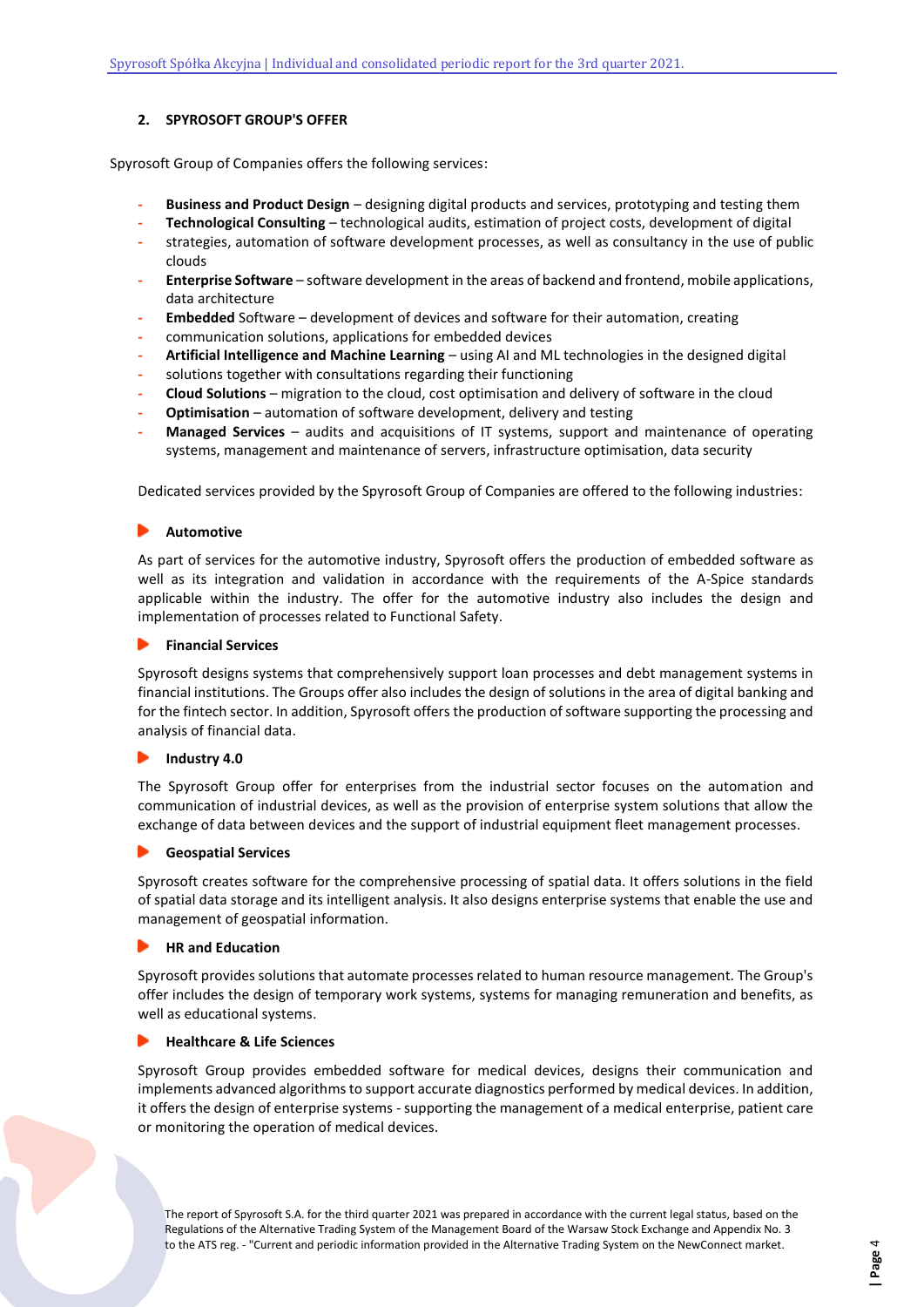# **3. GEOGRAPHICAL COVERAGE OF SPYROSOFT GROUP**

<span id="page-4-0"></span>Spyrosoft Group conducts international activities, with particular emphasis on the United Kingdom, Germany and the USA. Thus, in addition to its presence in three Polish locations (Wrocław, Krakow and Białystok), the Group also has offices outside Poland, ensuring its services are available to international customers.

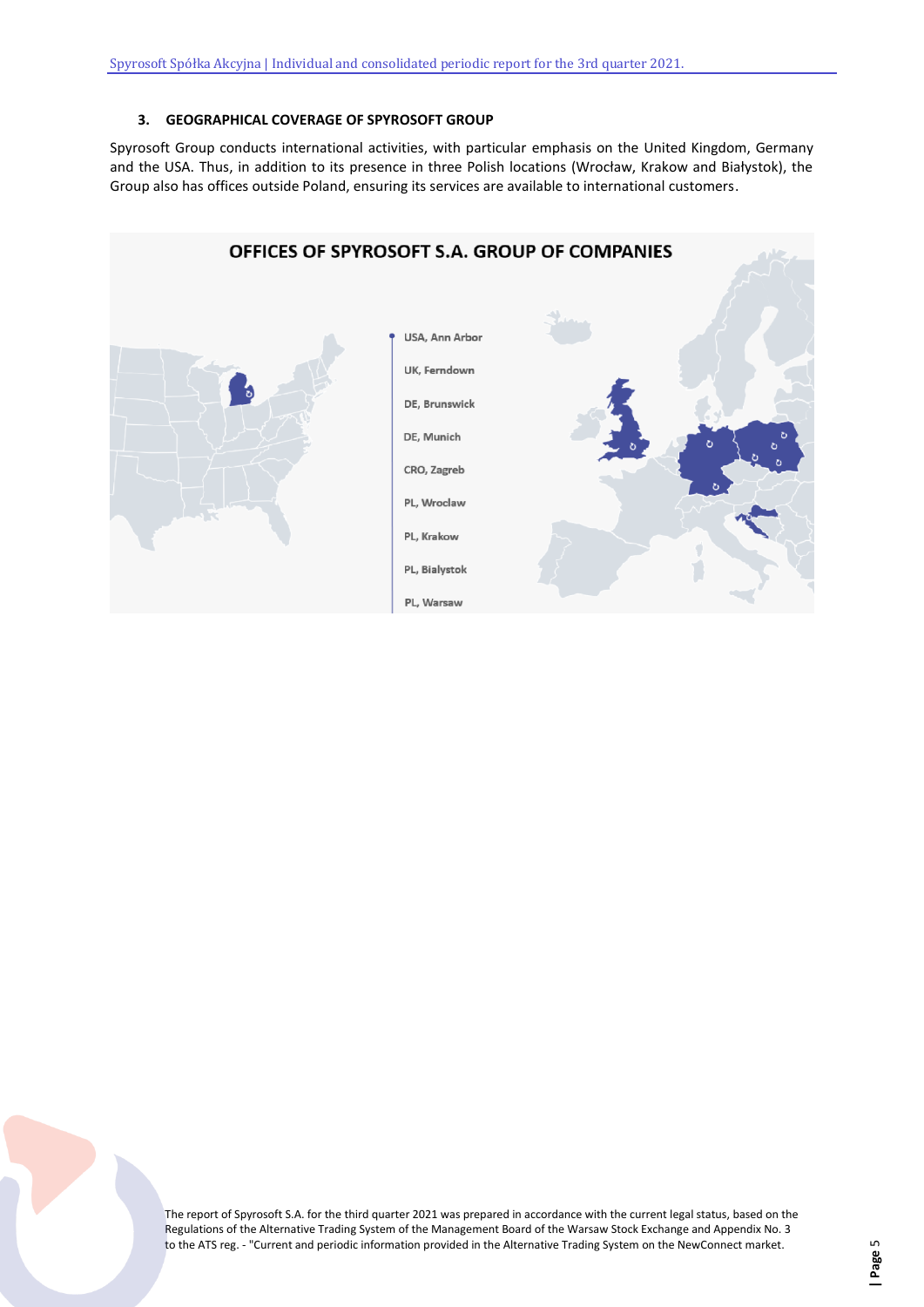# <span id="page-5-0"></span>**III. QUARTERLY BRIEF FINANCIAL STATEMENT**

The report presents individual and consolidated financial statement covering the balance sheet, profit and loss account, cash flow statement and statement of changes in equity for the third quarter of 2021, along with comparative data for the same period in 2020.

# **Individual financial data**

## **BALANCE SHEET**

| <b>Specification</b>                                            | Status as at<br>30.09.2021 | <b>Status as at</b><br>30.09.2020 |  |  |  |  |
|-----------------------------------------------------------------|----------------------------|-----------------------------------|--|--|--|--|
| <b>ASSETS</b>                                                   |                            |                                   |  |  |  |  |
| A. FIXED ASSETS                                                 | 7 352 825,13               | 4 966 820,56                      |  |  |  |  |
| I. Intangible assets                                            | 1 193 042,85               | 601 393,51                        |  |  |  |  |
| 1. Costs of completed development works                         | 563 658.83                 |                                   |  |  |  |  |
| 2. Goodwill                                                     |                            |                                   |  |  |  |  |
| 3. Other intangible assets                                      | 19 738,44                  | 36 871,42                         |  |  |  |  |
| 4. Advances for intangible assets                               | 609 645,58                 | 564 522,09                        |  |  |  |  |
| II. Tangible fixed assets                                       | 4 394 275,22               | 3 048 164,44                      |  |  |  |  |
| 1. Fixed assets                                                 | 4 006 612,87               | 3 048 164,44                      |  |  |  |  |
| a) land (including the right of perpetual usufruct of land)     |                            |                                   |  |  |  |  |
| b) premises and civil and water engineering structures          | 157 357,56                 | 95 697,08                         |  |  |  |  |
| c) technical equipment and machinery                            | 2 506 515,14               | 1 257 063,00                      |  |  |  |  |
| d) means of transport                                           | $\sim$                     | $\sim$                            |  |  |  |  |
| e) other fixed assets                                           | 1 342 740,17               | 1 695 404,36                      |  |  |  |  |
| 2. Capital work in progress                                     |                            |                                   |  |  |  |  |
| 3. Advances for capital work in progress                        | 387 662,35                 | $\overline{a}$                    |  |  |  |  |
| 1. From affiliated entities<br>2. From other entities           |                            | ÷,                                |  |  |  |  |
| III. Long-term receivables                                      | 1 161 747,47               | 915 832,62                        |  |  |  |  |
| 1. From affiliated entities                                     |                            |                                   |  |  |  |  |
| 2. From other entities in which the entity has equity interests | $\overline{a}$             | J.                                |  |  |  |  |
| 3. From other entities                                          | 1 161 747,47               | 915 832,62                        |  |  |  |  |
| IV. Long-term investments                                       | 356 054,42                 | 303 914,42                        |  |  |  |  |
| 1. Real estate                                                  |                            |                                   |  |  |  |  |
| 2. Intangible assets                                            |                            |                                   |  |  |  |  |
| 3. Long-term financial assets                                   | 356 054,42                 | 303 914,42                        |  |  |  |  |
| a) in affiliated entities                                       | 356 054,42                 | 303 914,42                        |  |  |  |  |
| - stocks or shares                                              | 356 054,42                 | 303 914,42                        |  |  |  |  |
| - other securities                                              |                            |                                   |  |  |  |  |
| - loans granted                                                 | $\overline{a}$             | L.                                |  |  |  |  |
| - other long-term financial assets                              | $\blacksquare$             | $\blacksquare$                    |  |  |  |  |
| b) in other entities in which the entity has equity interests   | $\overline{a}$             | ÷,                                |  |  |  |  |
| - stocks or shares                                              | ÷.                         | $\sim$                            |  |  |  |  |
| - other securities                                              | $\overline{a}$             | ä,                                |  |  |  |  |
| - loans granted                                                 | $\overline{a}$             | $\overline{a}$                    |  |  |  |  |
| - other long-term financial assets                              | $\overline{a}$             | $\overline{\phantom{a}}$          |  |  |  |  |
| c) in other entities                                            | $\overline{a}$             | L,                                |  |  |  |  |
| - stocks or shares                                              | ÷                          | ÷                                 |  |  |  |  |
| - other securities                                              | $\overline{a}$             |                                   |  |  |  |  |
| - loans granted                                                 | ٠                          | $\blacksquare$                    |  |  |  |  |
| - other long-term financial assets                              | ÷.                         | ÷,                                |  |  |  |  |
| 4. Other long-term investments                                  |                            |                                   |  |  |  |  |
| V. Long-term prepayments and accruals                           | 247 705,17                 | 97 515,57                         |  |  |  |  |
| 1. Assets on account of deferred income tax                     | 130 378,36                 | 92 158,30                         |  |  |  |  |
| 2. Other prepayments and accruals                               | 117 326.81                 | 5 357.27                          |  |  |  |  |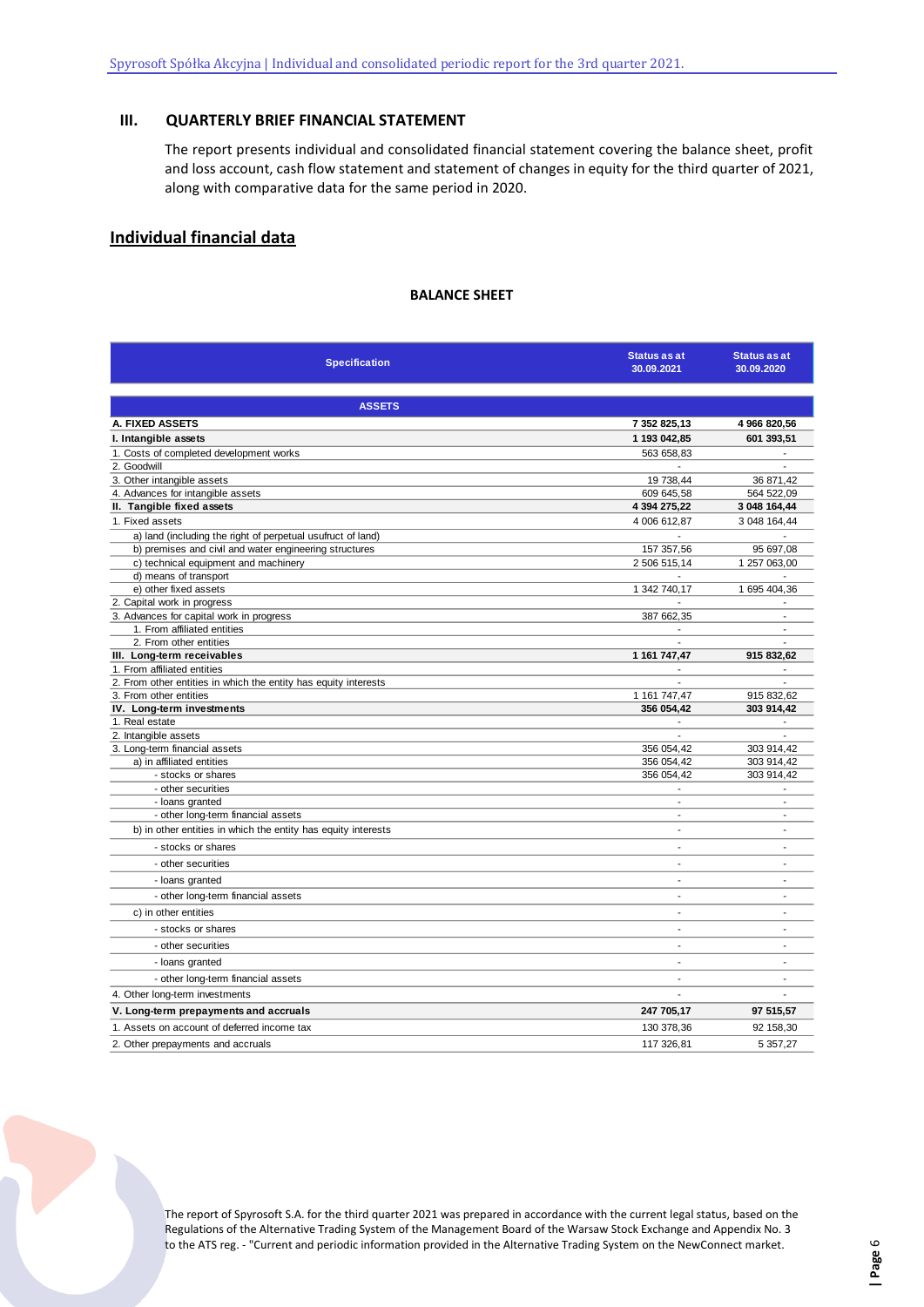| <b>Specification</b>                                                                                      | <b>Status as at</b><br>30.09.2021 | <b>Status as at</b><br>30.09.2020 |
|-----------------------------------------------------------------------------------------------------------|-----------------------------------|-----------------------------------|
| <b>B. CURRENT ASSETS</b>                                                                                  | 29 481 024,30                     | 18 035 546,42                     |
| I. Inventory                                                                                              | 129 765,53                        | 143 278,44                        |
| 1. Materials                                                                                              | $\overline{\phantom{a}}$          |                                   |
| 2. Semi-finished products and work in progress                                                            | $\blacksquare$                    | $\overline{a}$                    |
| 3. Finished products                                                                                      | $\overline{\phantom{a}}$          |                                   |
| 4. Goods                                                                                                  | ٠                                 | 109 474,17                        |
| 5. Advances for deliveries                                                                                | 129 765.53                        | 33 804.27                         |
| II. Short-term receivables                                                                                | 24 163 822.25                     | 13 089 391.62                     |
| 1. Receivables from affiliated entities                                                                   | 10 128 014,17                     | 3 583 131,78                      |
| a) trade receivables, maturing:                                                                           | 10 128 014,17                     | 3 583 131,78                      |
| - up to 12 months                                                                                         | 10 128 014,17                     | 3 583 131,78                      |
| - above 12 months                                                                                         |                                   |                                   |
| b) other                                                                                                  | $\blacksquare$                    | $\overline{a}$                    |
| 2. Receivables from other entities in which the entity has equity interests                               |                                   |                                   |
| a) trade receivables, maturing:                                                                           | $\overline{a}$                    |                                   |
| - up to 12 months                                                                                         | $\blacksquare$                    | ÷.                                |
| - above 12 months                                                                                         | $\overline{a}$                    |                                   |
| b) other                                                                                                  |                                   |                                   |
| 3. Receivables from other entities                                                                        | 14 035 808,08                     | 9 506 259,84                      |
| a) trade receivables, maturing:                                                                           | 10 565 932,24                     | 7 386 467,70                      |
| - up to 12 months                                                                                         | 10 565 932,24                     | 7 386 467,70                      |
| - above 12 months                                                                                         |                                   |                                   |
| b) from taxes, subsidies, customs, social and health insurance and other public fees and levies and other | 3 463 351,77                      | 2 107 569,84                      |
| c) other                                                                                                  | 6 524,07                          | 12 222,30                         |
| d) claimed at court                                                                                       |                                   |                                   |
| III. Short-term investments                                                                               | 4 919 873,32                      | 4766 579,60                       |
| 1. Short-term financial assets                                                                            | 4 919 873,32                      | 4766 579,60                       |
| a) in affiliated entities                                                                                 | 5 053,30                          | 504 552,47                        |
| - stocks or shares                                                                                        |                                   |                                   |
| - other securities                                                                                        | ÷,                                |                                   |
| - loans granted                                                                                           | 5 053,30                          | 504 552,47                        |
| - other short-term financial assets                                                                       | $\overline{\phantom{a}}$          |                                   |
| b) in other entities in which the entity has equity interests                                             | ÷.                                | ÷,                                |
| - stocks or shares                                                                                        | $\blacksquare$                    | $\overline{a}$                    |
| - other securities                                                                                        | ÷,                                | ÷                                 |
| - loans granted                                                                                           | ÷,                                | $\sim$                            |
| - other short-term financial assets                                                                       | ÷.                                |                                   |
| d) cash and other financial assets                                                                        | 4 914 820,02                      | 4 262 027,13                      |
| - cash in hand and at bank                                                                                | 4 914 820,02                      | 4 262 027,13                      |
| - other cash                                                                                              | ٠                                 |                                   |
| - other cash assets                                                                                       | $\overline{\phantom{a}}$          | $\overline{\phantom{a}}$          |
| 2. Other short-term investments                                                                           | ٠                                 |                                   |
| IV. Short-term prepayments and accruals                                                                   | 267 563,20                        | 36 296,76                         |
| C. CALLED-UP SHARE CAPITAL (FUND)                                                                         | ٠                                 |                                   |
| <b>D. OWN SHARES (STOCKS)</b>                                                                             | $\blacksquare$                    |                                   |
| <b>TOTAL ASSETS:</b>                                                                                      | 36 833 849,43                     | 23 002 366,98                     |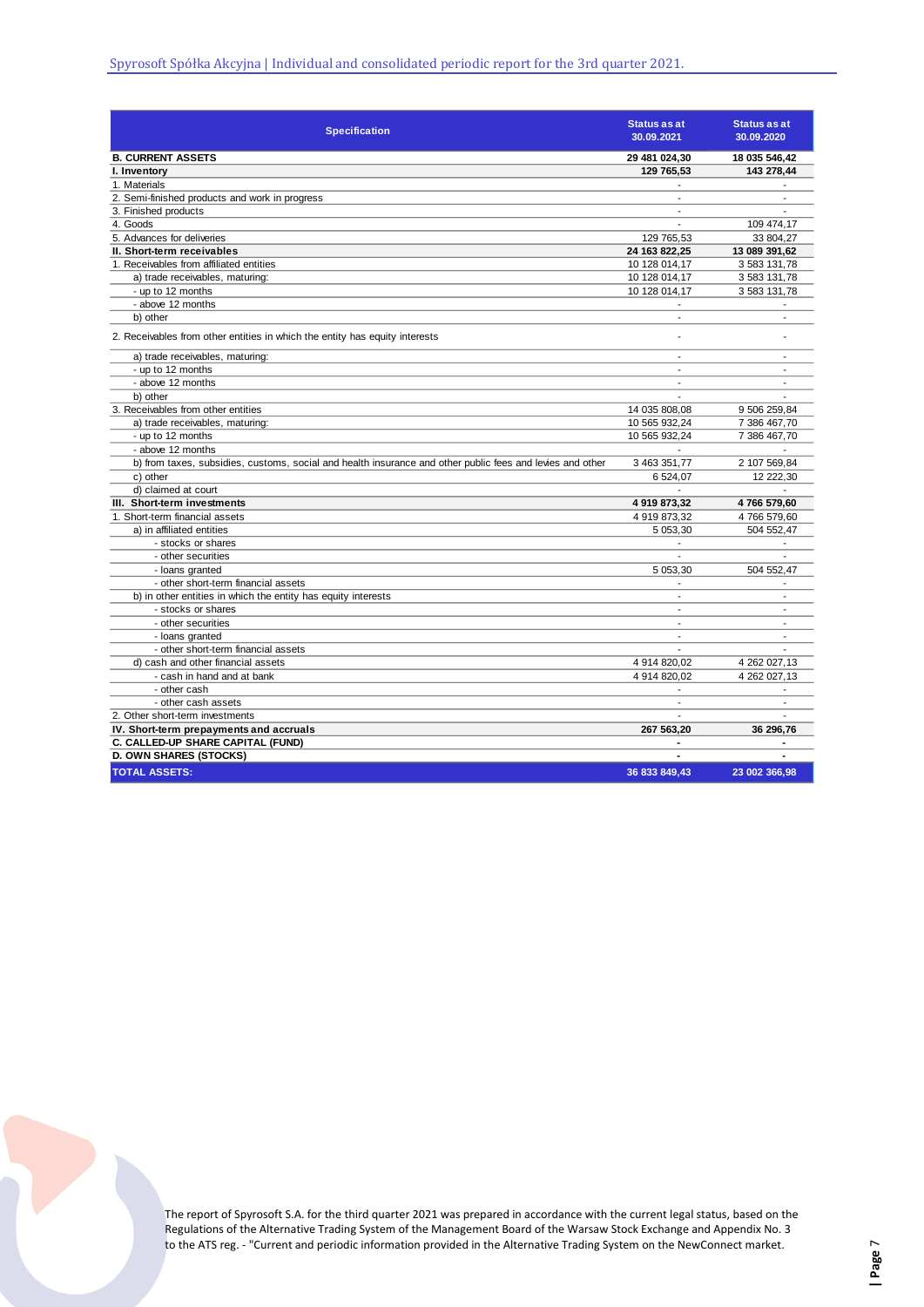| <b>Specification</b>                                                                   | <b>Status as at</b><br>30.09.2021 | Status as at<br>30.09.2020 |
|----------------------------------------------------------------------------------------|-----------------------------------|----------------------------|
| <b>LIABILITIES AND EQUITY</b>                                                          |                                   |                            |
| A EQUITY (FUND)                                                                        | 21 661 385,17                     | 11 154 750,11              |
| I. Share capital                                                                       | 108 872,80                        | 104 866.60                 |
| II. Supplementary equity (fund), including:                                            | 13 275 586,51                     | 4 608 402,08               |
| - surplus of sales value (issue value) over the nominal value of shares (stocks)       | 107 573,40                        | 107 573.40                 |
| III. Revaluation equity (fund), including:                                             |                                   |                            |
| - due to fair value revaluation                                                        | $\overline{\phantom{a}}$          | $\blacksquare$             |
| IV. Other reserve capitals, including:                                                 | $\blacksquare$                    | 540,04                     |
| - created in accordance to the company deed (statute)                                  | $\blacksquare$                    |                            |
| - for own shares (stocks)<br>V. Profit (loss) from previous years                      | $\overline{\phantom{a}}$          |                            |
| VI. Profit (loss) net for the financial year                                           | 8 276 925,86                      | 6 440 941,39               |
| VII. Write-off on net profit during the financial year (negative value)                |                                   |                            |
| <b>B. LIABILITIES AND PROVISIONS FOR LIABILITIES</b>                                   |                                   |                            |
|                                                                                        | 15 172 464,26                     | 11 847 616,87              |
| <b>I. Provisions for liabilities</b><br>1. Provision on account of deferred income tax | 723 538,99                        | 398 308,98                 |
| 2. Provision for retirement and similar benefits                                       | 365 963,89<br>277 212,18          | 236 459,78<br>141 792,65   |
|                                                                                        |                                   |                            |
| - long-term                                                                            |                                   |                            |
| - short-term                                                                           | 277 212,18                        | 141 792,65                 |
| 3. Other provisions                                                                    | 80 362,92                         | 20 056.55                  |
| - long-term                                                                            | ÷,                                |                            |
| - short-term                                                                           | 80 362,92                         | 20 056,55                  |
| II. Long-term liabilities                                                              | 86 468,97                         | 781 483,73                 |
| 1. To affiliated entities                                                              |                                   |                            |
| 2. To other entities in which the entity has equity interests                          | ÷.                                | ÷.                         |
| 3. To other entities                                                                   | 86 468,97                         | 781 483,73                 |
| a) credits and loans<br>b) arising from issuance of debt securities                    | $\overline{a}$                    | $\blacksquare$             |
| c) other financial liabilities                                                         | 65 901,14                         | 761 363,30                 |
| d) bill-of-exchange liabilities                                                        |                                   |                            |
| e) other                                                                               | 20 567,83                         | 20 120,43                  |
| III. Short-term liabilities                                                            | 13 919 095,21                     | 10 667 824,16              |
| 1. To affiliated entities                                                              | 630 540,55                        | 656 158,56                 |
| a) trade liabilities, maturing:                                                        | 626 305,87                        | 651 930,18                 |
| - up to 12 months                                                                      | 626 305,87                        | 651 930,18                 |
| - above 12 months                                                                      | $\blacksquare$                    |                            |
| b) other                                                                               | 4 234,68                          | 4 228,38                   |
| 2. To other entities in which the entity has equity interests                          |                                   |                            |
| a) trade liabilities, maturing:                                                        | $\blacksquare$                    | $\blacksquare$             |
| - up to 12 months                                                                      | $\overline{\phantom{a}}$          | $\sim$                     |
| - above 12 months                                                                      |                                   | $\overline{a}$             |
| b) other                                                                               | $\blacksquare$                    |                            |
| 3. To other entities                                                                   | 13 288 554,66                     | 10 011 665,60              |
| a) credits and loans<br>b) arising from issuance of debt securities                    | 663 420,99                        | 1 278 715,98               |
| c) other financial liabilities                                                         | 883 920,28                        | 884 829,51                 |
| d) trade liabilities, maturing:                                                        | 8 221 423 12                      | 5726478,40                 |
| - up to 12 months                                                                      | 8 221 423,12                      | 5 726 478,40               |
| - above 12 months                                                                      |                                   |                            |
| e) advances received for deliveries                                                    | 209 285,12                        |                            |
| f) bill-of-exchange liabilities                                                        |                                   |                            |
| g) on account of taxes, customs, social security and other benefits                    | 2 408 696,51                      | 1716 332,41                |
| h) payroll liabilities                                                                 | 885 430,86                        | 395 019,49                 |
| i) other                                                                               | 16 377,78                         | 10 289,81                  |
| 4. Special funds                                                                       |                                   |                            |
| IV. Prepayments and accruals                                                           | 443 361,09                        | $\blacksquare$             |
| 1. Negative goodwill                                                                   |                                   | ٠                          |
| 2. Other prepayments and accruals                                                      | 443 361,09                        | $\overline{\phantom{a}}$   |
| - long-term                                                                            |                                   | ÷                          |
| - short-term                                                                           | 443 361,09                        |                            |
| TOTAL LIABILITIES AND EQUITY:                                                          | 36 833 849,43                     | 23 002 366,98              |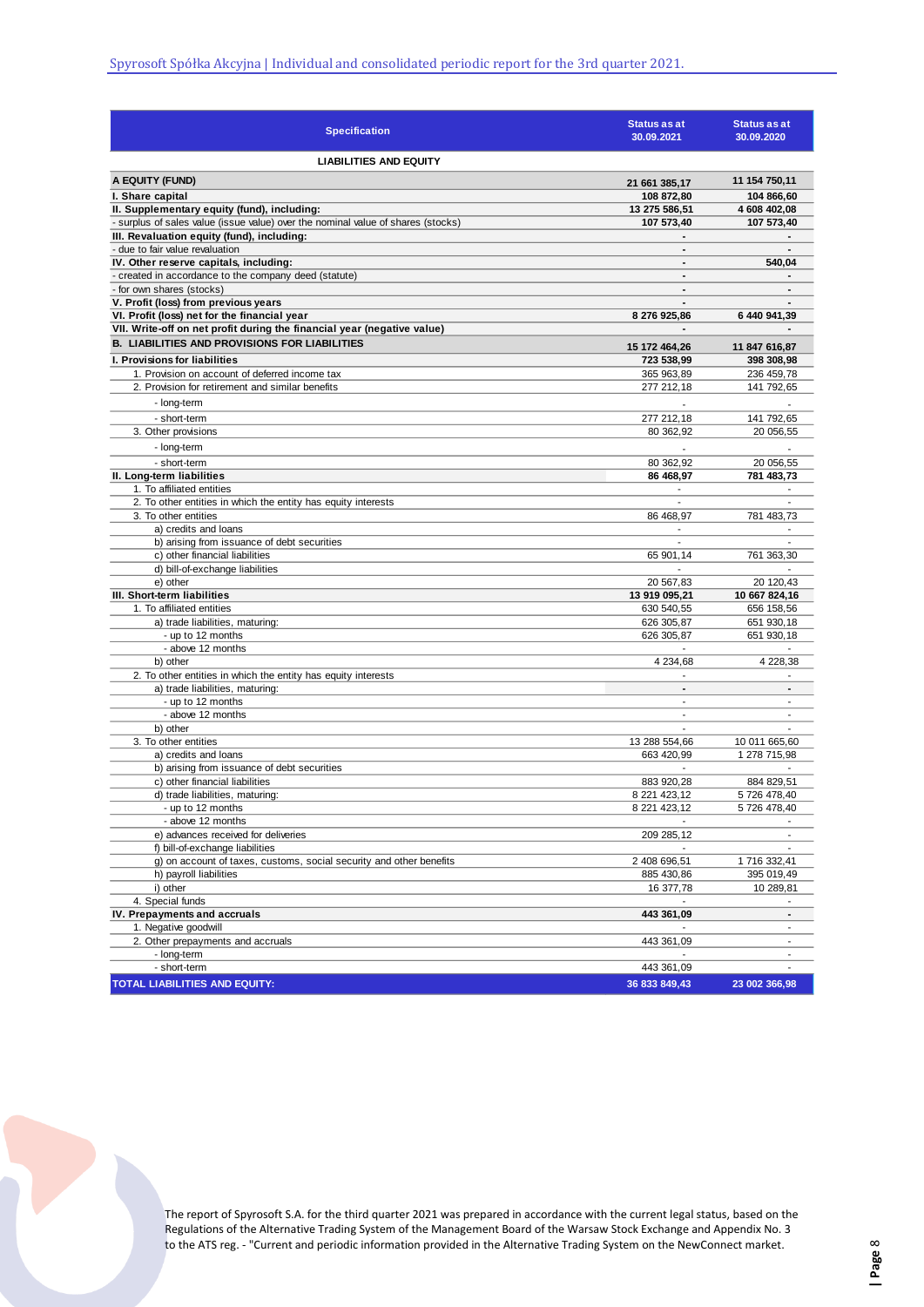# **PROFIT AND LOSS STATEMENT**

|    |               | <b>Specification</b>                                      | From 01.07.2021<br>to 30.09.2021      | From 01.07.2020<br>to 30.09.2020 | From 01.01.2021<br>to 30.09.2021 | From 01.01.2020<br>to 30.09.2020 |
|----|---------------|-----------------------------------------------------------|---------------------------------------|----------------------------------|----------------------------------|----------------------------------|
| Α  | including:    | Net revenue from sales of products, goods and materials,  | 30 155 230,58                         | 19 169 181,88                    | 82 317 771,71                    | 56 231 723,70                    |
|    |               | including: from affiliated entities                       | 13 274 329,30                         | 4 901 111,98                     | 32 672 882,66                    | 13 921 822,75                    |
|    | I.            | Net revenue from sale of products                         | 30 121 014,64                         | 19 169 181,88                    | 82 220 380,48                    | 56 140 259,41                    |
|    | Ш.            | Net revenue from sales of goods and materials             | 34 215,94                             |                                  | 97 391,23                        | 91 464,29                        |
|    |               | B. Cost of sold products, goods and materials, including: | 22 765 962,52                         | 14 608 506,34                    | 62 984 548,88                    | 41 504 875,10                    |
|    |               | including: from affiliated entities                       | $\overline{a}$                        | $\overline{\phantom{a}}$         | $\overline{a}$                   |                                  |
|    | $\mathbf{L}$  | Manufacturing cost of products sold                       | 22 731 746,61                         | 14 608 506,34                    | 62 887 707,38                    | 41 410 911,18                    |
|    | Ш.            | Value of goods and materials sold                         | 34 215,91                             |                                  | 96 841,50                        | 93 963,92                        |
|    |               | C. Gross profit (loss) on sales (A-B)                     | 7 389 268,06                          | 4 560 675,54                     | 19 333 222,83                    | 14 726 848,60                    |
| D. |               | Costs of sales                                            | $\blacksquare$                        | ٠                                | $\blacksquare$                   |                                  |
|    |               | E. Cost of general management                             | 3 679 363,04                          | 2 388 860,01                     | 9 848 443,67                     | 6 391 958,65                     |
| F. |               | Profit (loss) on sales (C-D-E)                            | 3709 905,02                           | 2 171 815,53                     | 9 484 779,16                     | 8 334 889,95                     |
|    |               | G. Other operating revenues                               | 75 198,40                             | 32 253,66                        | 427 908,73                       | 108 688,59                       |
|    | L.            | Profit from disposal of non-financial fixed assets        | 3 304,43                              | 518,10                           | 6 441,22                         |                                  |
|    | Ш.            | Subsidies                                                 | 7 012,31                              | $\overline{a}$                   | 268 955.33                       | $\blacksquare$                   |
|    | III.          | Revaluation of non-financial assets                       |                                       |                                  |                                  |                                  |
|    | IV.           | Other operating revenues                                  | 64 881,66                             | 32 771,76                        | 152 512,18                       | 108 688,59                       |
| н. |               | Other operating costs                                     | 68 426,93                             | 70 659,79                        | 162 116,40                       | 211 478,64                       |
|    | I.            | Loss from the disposal of non-financial fixed assets      | $\overline{\phantom{a}}$              | 6 113,77                         | $\overline{\phantom{a}}$         | 6 113,77                         |
|    | Ш.            | Revaluation of non-financial assets                       |                                       |                                  |                                  |                                  |
|    | III.          | Other operating costs                                     | 68 426,93                             | 64 546,02                        | 162 116,40                       | 205 364,87                       |
| ı. |               | Profit (loss) from operating activity (F+G-H)             | 3716 676,49                           | 2 133 409,40                     | 9750 571,49                      | 8 232 099,90                     |
| J. |               | <b>Financial revenues</b>                                 | $\overline{\phantom{a}}$<br>32 464,87 | ٠                                | 810 150,57                       | $\blacksquare$                   |
|    | I.            | Dividends and share in profit, including:                 |                                       |                                  | 659 302,45                       |                                  |
|    |               | a) from affiliated entities, including:                   | $\blacksquare$                        | $\overline{\phantom{a}}$         | 659 302,45                       | $\blacksquare$                   |
|    |               | - in which the entity has equity interests                | $\overline{a}$                        | $\overline{\phantom{a}}$         | 659 302,45                       | $\overline{\phantom{a}}$         |
|    |               | b) from other entities, including:                        | $\blacksquare$                        | ÷,                               |                                  | $\blacksquare$                   |
|    |               | - in which the entity has equity interests                |                                       |                                  |                                  |                                  |
|    | Ш.            | Interest, including:                                      | 3 661,48                              | ÷                                | 7 902,59                         | $\overline{\phantom{a}}$         |
|    |               | - from affiliated entities                                | 1 156,16                              |                                  | 5 397,27                         |                                  |
|    | III.          | Profit from the disposal of financial assets, including:  |                                       | ÷,                               |                                  | $\overline{\phantom{a}}$         |
|    |               | - in affiliated entities                                  |                                       |                                  |                                  |                                  |
|    | IV.           | Revaluation of investments                                |                                       | ÷,                               |                                  | $\blacksquare$                   |
|    | V.            | Other                                                     | $\overline{\phantom{a}}$<br>36 126,35 |                                  | 142 945,53                       |                                  |
|    |               | K. Financial costs                                        | 93 337,69                             | 78 196,65                        | 305 195,28                       | 249 294,51                       |
|    | Τ.            | Interest, including:                                      | 14 895,67                             | 24 852,03                        | 57 389,70                        | 88 457,72                        |
|    |               | - for affiliated entities                                 |                                       |                                  |                                  | $\overline{\phantom{a}}$         |
|    | II.           | Loss on the disposal of financial assets, including:      |                                       | $\overline{a}$                   |                                  |                                  |
|    |               | - in affiliated entities                                  | $\overline{a}$                        | $\overline{a}$                   | $\overline{a}$                   | $\overline{a}$                   |
|    | III.          | Revaluation of investments                                |                                       |                                  |                                  |                                  |
|    | IV.           | Other                                                     | 78 442,02                             | 53 344,62                        | 247 805,58                       | 160 836,79                       |
| L. |               | Gross profit (loss) (I+J-K)                               | 3 590 873,93                          | 2 055 212,75                     | 10 255 526,78                    | 7 982 805,39                     |
|    | M. Income tax |                                                           | 720 959,71                            | 393 166,00                       | 1 950 131,00                     | 1 541 864,00                     |
| N. |               | Other obligatory profit decrease (loss increase)          |                                       |                                  | 28 469,92                        |                                  |
|    |               | O. Net profit (loss) (L-M-N)                              | 2 869 914,22                          | 1 662 046,75                     | 8 276 925,86                     | 6 440 941,39                     |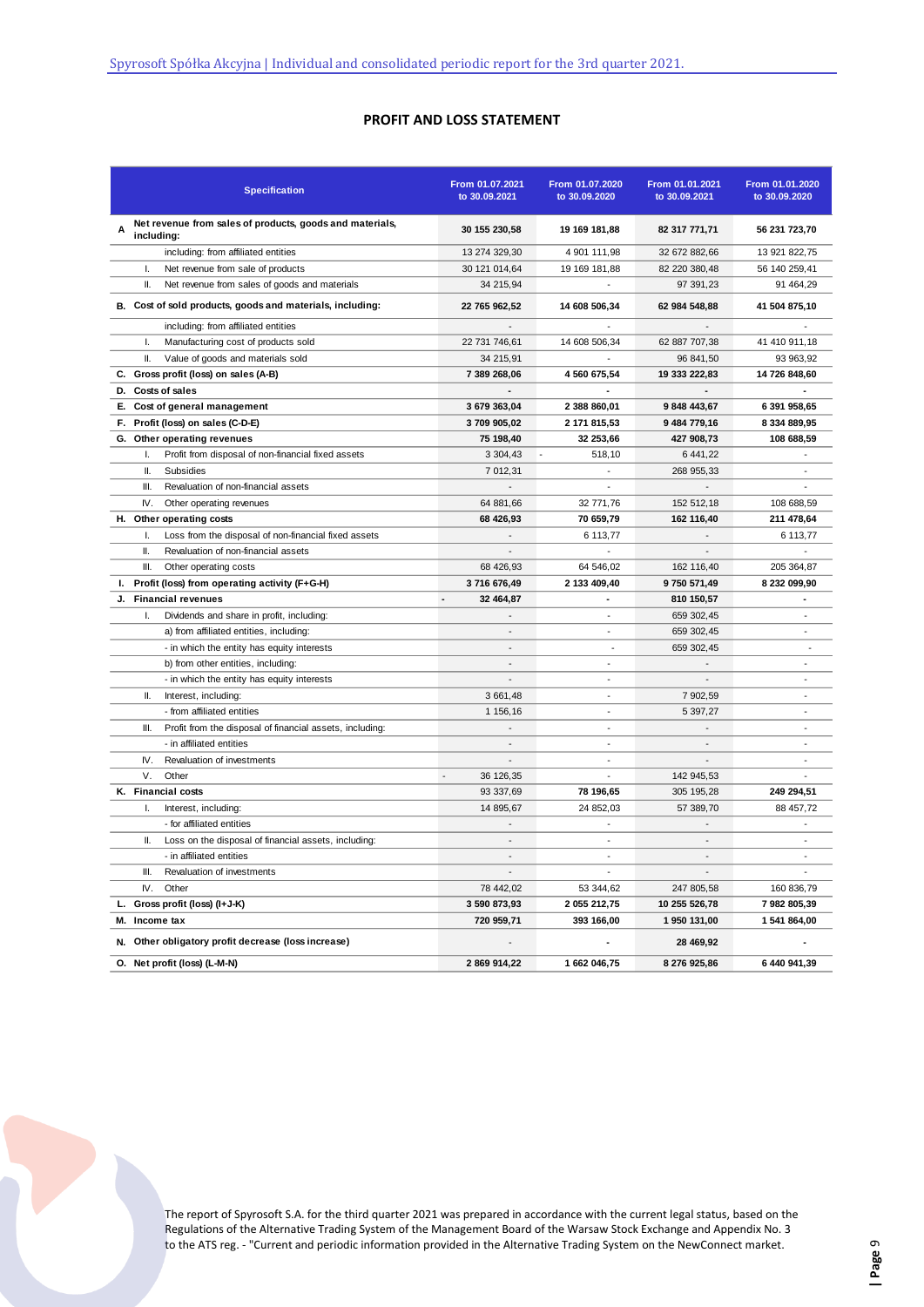# **CASH FLOW**

| <b>Specification</b>                                                                                                            | From 01.07.2021<br>to 30.09.2021 | From 01.07.2020<br>to 30.09.2020 | From 01.01.2021<br>to 30.09.2021 | From 01.01.2020<br>to 30.09.2020 |
|---------------------------------------------------------------------------------------------------------------------------------|----------------------------------|----------------------------------|----------------------------------|----------------------------------|
| CASH FLOWS FROM OPERATIONAL ACTIVITIES<br>А.                                                                                    |                                  |                                  |                                  |                                  |
| I. Net profit (loss)                                                                                                            | 2 869 914,22                     | 1 662 046,75                     | 8 276 925,86                     | 6 440 941,39                     |
| II. Corrections together                                                                                                        | -515 202,49                      | 2 714 001,48                     | -4 209 655,90                    | 131 598,64                       |
| 1.<br>Amortisation and depreciation                                                                                             | 463 051,20                       | 284 451,63                       | 1 289 037,43                     | 811 683,95                       |
| 2.<br>Gains (losses) due to exchange differences                                                                                | 0,00                             | 0,00                             | 0,00                             | 0,00                             |
| 3.<br>Interest and profit share (dividends)                                                                                     | 77 285,86                        | 70 891,53                        | 284 294,28                       | 210 537,17                       |
| 4.<br>Profit (loss) from investment activities                                                                                  | $-3304.43$                       | 6 631,87                         | $-6441,22$                       | 6 113,77                         |
| 5.<br>Change in provisions<br>6.                                                                                                | 11 134,27                        | 12 804,95                        | 80 362,92                        | $-21853,75$                      |
| Change in inventory<br>7.                                                                                                       | $-127065,53$                     | $-17200,31$                      | $-83460,34$                      | -40 664,38                       |
| Change in receivables<br>8.                                                                                                     | -2 612 785,26                    | 1 108 998,54                     | -8 180 011,15                    | -3 019 497,63                    |
| Change in short-term liabilities, excluding credits and loans<br>9.<br>Change in prepayments and accruals                       | 1 224 650,00                     | 1 163 296,27                     | 2 196 899,17                     | 2 089 705,87                     |
| 10. Other adjustments                                                                                                           | 451 831,40<br>0,00               | 41 938,00                        | 209 663,01<br>0,00               | 95 573,64                        |
| III. Net cash flows from operating activities (I +/- II)                                                                        | 2 354 711,73                     | 42 189,00<br>4 376 048,23        | 4 067 269,96                     | 0,00<br>6 572 540,03             |
| CASH FLOWS FROM INVESTMENT ACTIVITIES<br>В.                                                                                     |                                  |                                  |                                  |                                  |
| I. Inflows                                                                                                                      | 80 032,23                        | 7835,23                          | 593 486,05                       | 28 369,87                        |
| 1. Disposal of intangible and tangible fixed assets                                                                             | 27 961,00                        | 7835,23                          | 70 413,18                        | 28 369,87                        |
| 2.<br>Disposal of investments in real property and in intangible assets                                                         | 0,00                             | 0,00                             | 0,00                             | 0,00                             |
| 3.<br>From financial assets, including:                                                                                         | 52 071,23                        | 0,00                             | 523 072,87                       | 0,00                             |
| a) in affiliated entities                                                                                                       | 52 071,23                        | 0,00                             | 523 072,87                       | 0,00                             |
| b) in other entities                                                                                                            | 0,00                             | 0,00                             | 0,00                             | 0,00                             |
| - disposal of financial assets                                                                                                  | 0,00                             | 0,00                             | 0,00                             | 0,00                             |
| - dividends and profit share                                                                                                    | 0,00                             | 0,00                             | 0,00                             | 0,00                             |
| - repayment of granted long-term loans                                                                                          | 0,00                             | 0,00                             | 0,00                             | 0,00                             |
| - interest                                                                                                                      | 0,00                             | 0,00                             | 0,00                             | 0,00                             |
| - other inflows from financial assets                                                                                           | 0,00                             | 0,00                             | 0,00                             | 0,00                             |
| 4.<br>Other inflows from investment activities                                                                                  | 0,00                             | 0,00                             | 0,00                             | 0,00                             |
| II. Outflows                                                                                                                    | 1 277 451,99                     | 535 162,93                       | 2 827 746,35                     | 1 173 960,03                     |
| 1.<br>Purchase of intangible and tangible fixed assets                                                                          | 1 226 451,99                     | 385 162,93                       | 2 776 146,35                     | 973 420,03                       |
| 2.<br>investments in real property and in intangible assets                                                                     | 0,00                             | 0,00                             | 0,00                             | 0,00                             |
| 3.<br>For financial assets, including:                                                                                          | 51 000,00                        | 150 000,00                       | 51 600,00                        | 200 540,00                       |
| a) in affiliated entities                                                                                                       | 51 000,00                        | 150 000,00                       | 51 600,00                        | 200 540,00                       |
| b) in other entities                                                                                                            | 0,00                             | 0,00                             | 0,00                             | 0,00                             |
| - purchase of financial assets                                                                                                  | 0,00                             | 0,00                             | 0,00                             | 0,00                             |
| - long-term loans granted                                                                                                       | 0,00                             | 0,00                             | 0,00                             | 0,00                             |
| 4.<br>Inne wydatki inwestycyjne                                                                                                 | 0,00                             | 0,00                             | 0,00                             | 0,00                             |
| III. Net cash flows from investment activities (I - II)                                                                         | -1 197 419,76                    | -527 327,70                      | -2 234 260,30                    | -1 145 590.16                    |
| CASH FLOWS FROM FINANCIAL ACTIVITIES<br>C.                                                                                      |                                  |                                  |                                  |                                  |
| I. Inflows                                                                                                                      | -3 447 555,59                    | 540,04                           | 2 116,20                         | 540,04                           |
| 1. Net inflows from issuance of shares and other capital instruments                                                            | 2 116,20                         | 540,04                           | 2 116,20                         | 540,04                           |
| 2.<br>Credits and loans                                                                                                         | -3 449 671,79                    | 0,00                             | 0,00                             | 0,00                             |
| 3.<br>Issuance of debt securities                                                                                               | 0,00                             | 0,00                             | 0,00                             | 0,00                             |
| 4.<br>Other inflows from financial activities                                                                                   | 0,00                             | 0,00                             | 0,00                             | 0,00                             |
| II. Outflows                                                                                                                    | 308 802,94                       | 227 879,13                       | 1 185 033,43                     | 2 489 796,05                     |
| 1.<br>Purchase of own shares (stocks)<br>2.                                                                                     | 0,00                             | 0,00                             | 0,00                             | 0,00                             |
| Dividend and other payments to shareholders<br>3.                                                                               | 0,00                             | 0,00                             | 0,00                             | 0,00                             |
| Profit distribution liabilities other than profit distribution payments to shareholders<br>4.<br>Repayment of credits and loans | 0,00                             | 0,00<br>-83 170,20               | 0,00                             | 0,00                             |
| 5.<br>Redemption of debt securities                                                                                             | 0,00                             |                                  | 186 670,00                       | 1 639 245,35<br>0,00             |
| 6.<br>On account of other financial liabilities                                                                                 | 0,00<br>0,00                     | 0,00<br>0,00                     | 0,00<br>0,00                     |                                  |
| 7.<br>Payment of liabilities arising from financial leases                                                                      |                                  | 210 125,95                       |                                  | 0,00                             |
| 8.<br>Interest                                                                                                                  | 230 360,92<br>0,00               | 54 662,93                        | 677 494,68<br>73 366,26          | 609 981,68<br>118 172,51         |
| 9.<br>Other outflows from financial activities                                                                                  | 78 442,02                        | 46 260,45                        | 247 502,49                       | 122 396,51                       |
| III. Net cash flows from financial activities (I - II)                                                                          | -3 756 358,53                    | -227 339,09                      | -1 182 917,23                    | -2 489 256,01                    |
| D. TOTAL NET CASH FLOWS (A.III+/-B.III+/-C.III)                                                                                 | -2 599 066,56                    | 3 621 381,44                     | 650 092,43                       | 2 937 693,86                     |
| Ε.<br><b>BALANCE SHEET CHANGE IN CASH, INCLUDING:</b>                                                                           | -2 599 066,56                    | 3 621 381,44                     | 650 092,43                       | 2 937 693,86                     |
| - zmiana stanu środków pieniężnych z tytułu różnic kursowych                                                                    | 0,00                             | 0,00                             | 0,00                             | 0,00                             |
| <b>CASH OPENING BALANCE</b><br>F.                                                                                               | 7 513 886,58                     | 640 645,69                       | 4 264 727,59                     | 1 324 333,27                     |
| G.<br>CLOSING BALANCE OF CASH (F+/-D), INCLUDING:                                                                               | 4 914 820,02                     | 4 262 027,13                     | 4 914 820,02                     | 4 262 027,13                     |
| - of limited disposability                                                                                                      | 0,00                             |                                  | 0,00                             | <b>CASH FLOW</b>                 |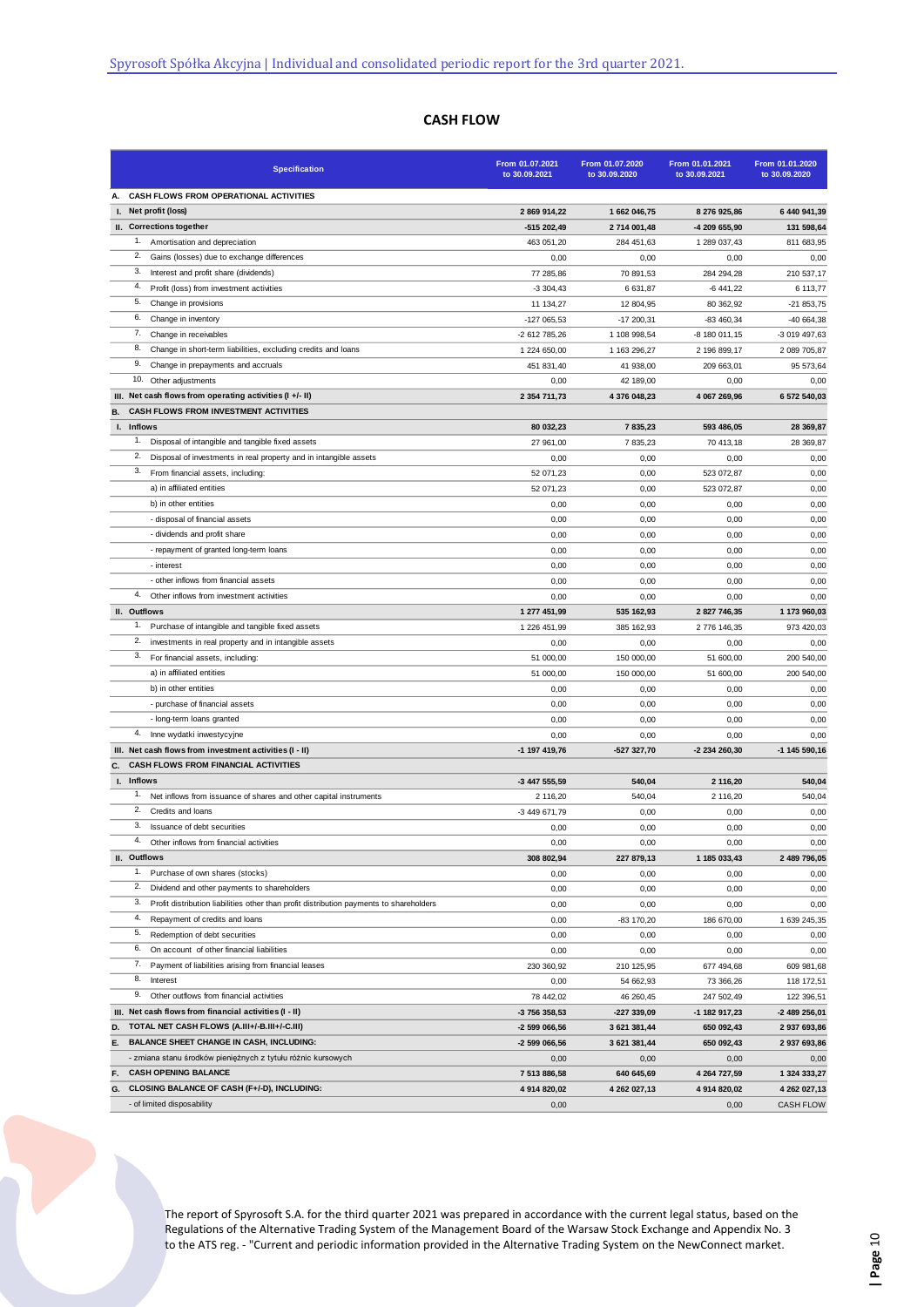|  | <b>STATEMENT OF CHANGES IN EQUITY (FUND)</b> |  |  |
|--|----------------------------------------------|--|--|
|--|----------------------------------------------|--|--|

| <b>Specification</b>                                                 | <b>Status as at 30.09.2021</b> | <b>Status as at 30.09.2020</b> |
|----------------------------------------------------------------------|--------------------------------|--------------------------------|
| I.a. Opening balance of equity (OB)                                  | 13 382 343,11                  | 4713 268,68                    |
| a) changes in adopted accounting rules (policy).                     | 0,00                           | 0,00                           |
| b) corrections of fundamental errors                                 | 0,00                           | 0,00                           |
| I.a. Opening balance of equity (OB) after corrections                | 13 382 343,11                  | 4713 268,68                    |
| 1. Opening balance of share capital                                  | 106 756,60                     | 102 976,60                     |
| 1.1. Changes in share capital                                        | 2 116,20                       | 1890,00                        |
| a) increases (on account of)                                         | 2 116,20                       | 1890,00                        |
| - issuance of shares (stocks)                                        | 2 116,20                       | 1890,00                        |
| - other                                                              | 0,00                           | 0,00                           |
| b) decreases (on account of)                                         | 0,00                           | 0,00                           |
| - redemption of shares (stocks)                                      | 0,00                           | 0,00                           |
| - other                                                              | 0,00                           | 0,00                           |
| 1.2. Closing balance of share capital                                | 108 872,80                     | 104 866,60                     |
| 2. Opening balance of supplementary capital                          | 4 608 402,08                   | 2 246 611,67                   |
| 2.1. Changes in supplementary capital                                | 0,00                           | 2 361 790,41                   |
| a) increases (on account of)                                         | 8 667 184,43                   | 0,00                           |
| - issuance of shares above the nominal value                         | 0,00                           | 0,00                           |
| - profit distribution (statutory)                                    | 0,00                           | 0,00                           |
| - profit distribution (above the statutory minimum value)            | 8 667 184,43                   | 2 361 790,41                   |
| - other                                                              | 0,00                           | 0,00                           |
| b) decreases (on account of)                                         | 0,00                           | 0,00                           |
| - cover of loss                                                      | 0,00                           | 0,00                           |
| - other                                                              | 0,00                           | 0,00                           |
| 2.2. Closing balance of supplementary capital (fund)                 | 13 275 586,51                  | 4 608 402,08                   |
| 3. Opening balance of revaluation capital                            | 0,00                           | 0,00                           |
| 3.1. Changes in revaluation capital                                  | 0,00                           | 0,00                           |
| a) increases (on account of)                                         | 0,00                           | 0,00                           |
| b) decreases (on account of)                                         | 0,00                           | 0,00                           |
| - disposal of fixed assets                                           | 0,00                           | 0,00                           |
| 3.2. Closing balance of revaluation capital                          | 0,00                           | 0,00                           |
| 4. Opening balance of other reserve capitals                         | 0,00                           | 1890,00                        |
| 4.1. Changes in other reserve capitals                               | 0,00                           | $-1349,96$                     |
| a) increases (on account of)                                         | 0,00                           | 540,04                         |
| - capital contributions                                              | 0,00                           | 540,04                         |
| b) decreases (on account of)                                         | 0,00                           | 1890,00                        |
| - issuance of shares                                                 | 0,00                           | 1890,00                        |
| 4.2. Closing balance of other reserve capitals                       | 0,00                           | 540,04                         |
| 6. Opening balance of profit (loss) from previous years              | 8 667 184,43                   | 2 361 790,41                   |
| 5.1. Closing balance of profit from previous years                   | 8 667 184,43                   | 2 576 099,94                   |
| a) changes in adopted accounting rules (policy).                     | 0,00                           | 0,00                           |
| b) corrections of fundamental errors                                 | 0,00                           | 0,00                           |
| 5.2. Opening balance of profit from previous years after corrections | 8 667 184,43                   | 2 576 099,94                   |
| a) increases (on account of)                                         | 0,00                           | 0,00                           |
| - profit distribution from previous years                            | 0,00                           | 0,00                           |
| b) decreases (on account of)                                         | 8 667 184,43                   | 2 576 099,94                   |
| $\overline{\phantom{a}}$                                             | 8 667 184,43                   | 2 576 099,94                   |
| 5,3. Closing balance of profit from previous years                   | 0,00                           | 0,00                           |
| 5.4. Opening balance of loss from previous years                     | 0,00                           | -214 309,53                    |
| a) changes in adopted accounting rules (policy).                     | 0,00                           | 0,00                           |
| b) corrections of fundamental errors                                 | 0,00                           | 0,00                           |
| 5.5 Opening balance of loss from previous years after corrections    | 0,00                           | -214 309,53                    |
| a) increases (on account of)                                         | 0,00                           | 214 309,53                     |
| - retained loss brought forward for covering                         | 0,00                           | 214 309,53                     |
| b) decreases (due to)                                                | 0,00                           | 0,00                           |
| 5.6 Closing balance of loss from previous years                      | 0,00                           | 0,00                           |
| 5.7 Closing balance of profit (loss) from previous years             | 0,00                           | 0,00                           |
| 6. Net result                                                        | 8 276 925,86                   | 6 440 941,39                   |
| a) net profit                                                        | 8 276 925,86                   | 6 440 941,39                   |
| b) net loss                                                          | 0,00                           | 0,00                           |
| c) write-offs on profit                                              | 0,00                           | 0,00                           |
| II. Closing balance of equity (CB)                                   | 21 661 385,17                  | 11 154 750,11                  |
| III. Equity after proposed profit distribution (cover of loss)       | 21 661 385,17                  | 11 154 750,11                  |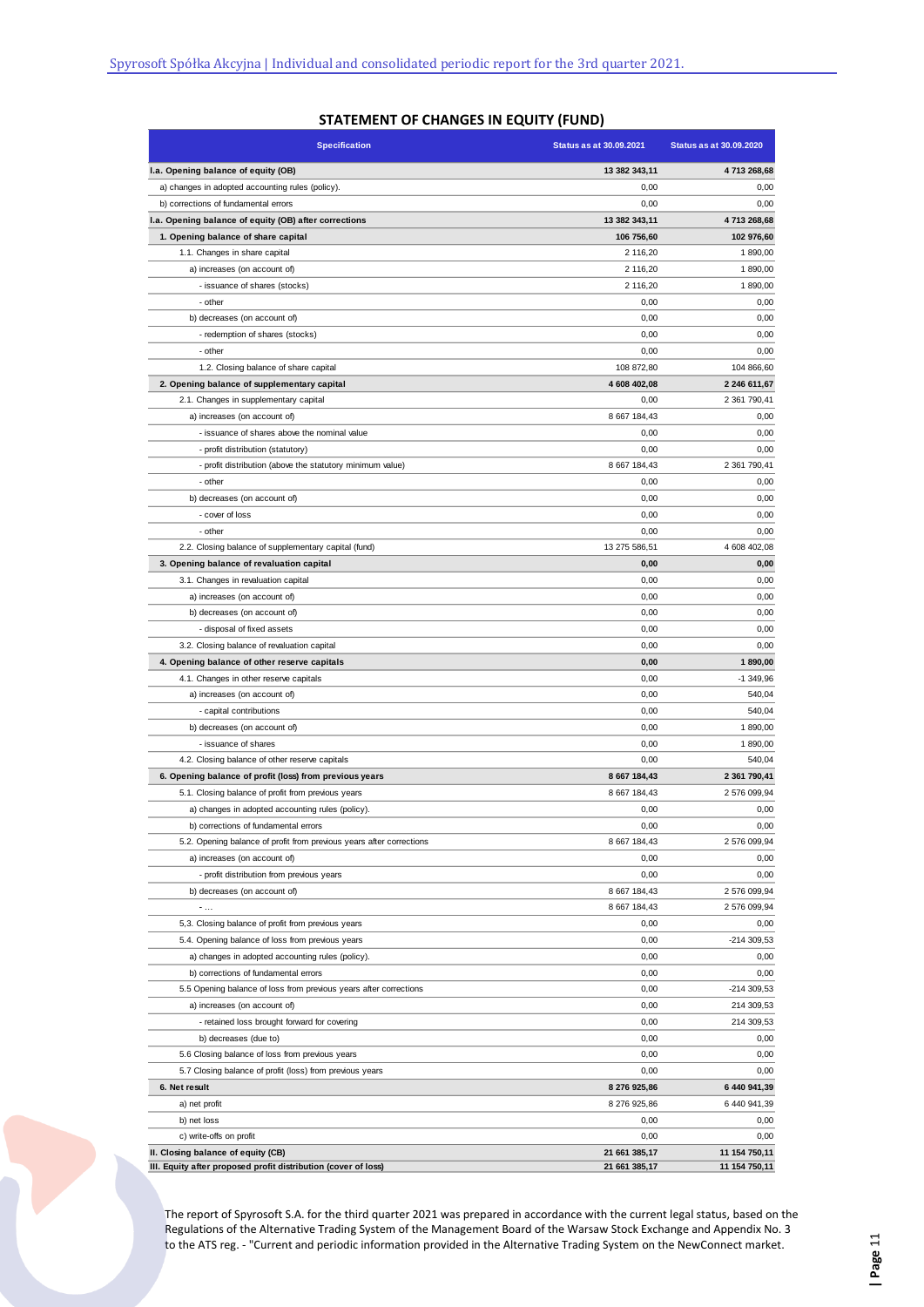# **IV. INFORMATION ON THE PRINCIPLES ADOPTED TO PREPARE THE REPORT, INCLUDING INFORMATION ON CHANGES IN APPLIED ACCOUNTING PRINCIPLES (POLICY)**

The financial statement has been prepared in accordance with the Company's accounting policy.

In the periods covered by the financial statements no changes in the applied accounting principles took place. The data is presented in Polish zloty..

### **Accounting principles (policy):**

### **Discussion regarding the adopted accounting principles (policies), to the extent the Act offers and individual a right to choose, including:**

Shares and stocks in subsidiaries and other entities, both long-term and short-term, are valued at the purchase price with consideration to a possible impairment. Release of a long-term investment component is valuated successively, at the prices of the components that the entity acquired the earliest (FIFO). Write-offs are made in case of permanent impairment of an investment, which takes place when there is a high probability that the investment will not generate expected economic profits in the future (partially or fully).

Financial liabilities are valued at their nominal value as of the date of the origin, and after initial booking, acc. to the adjusted purchase price. Short-term liabilities are valued at the value requiring payment due to insignificant discounting effects.

Monetary assets comprise assets in form of the national currency, foreign currency and foreign exchange. Cash assets also include accrued interest on financial assets. Financial assets payable or due within 3 months from their receipt, issuance, purchase or establishment (of a deposit) are classified as cash for the purposes of the cash flow statement.

### **methods of valuation of assets and liabilities (including depreciation):**

Tangible fixed assets and intangible assets (including costs of completed development works) are valuated acc. to acquisition price or production costs less depreciation or amortization write-offs and impairment losses. The Company applies annual depreciation rates determined individually for each fixed asset and intangible assets based on the expected period of use.

Currently used property is depreciated at rates ranging from 14% to 50%. The correctness of accepted periods and depreciation rates is subject to regular verification. Fixed assets and intangible assets with the initial value exceeding PLN 0.5 thousand are recorded in the fixed assets register and depreciated on a straight-line basis from the month following the month of putting them to use. Assets of lower value are also included into the fixed assets register and they are depreciated once.

Receivables are valued at the amount of the payment due, on the basis of the prudent valuation principle, and shown in the net value (after deduction of receivables write-offs). The value of receivables is subject to revaluation, based on degree of probability of their payment, by means of revaluation writeoffs.

An entity makes prepayments if they relate to future reporting periods, unless the amount is insignificant for the financial statements, in which case the amount is recorded as an expense at the date of purchase of the goods or services.

Provisions for liabilities are valued at a reasoned, reliably valuated value. Provisions are made for certain or highly probable future liabilities amount of which can be reliably estimated, and in particular for losses on business transactions in progress, including guarantees, sureties, credit operations and the effects of pending legal proceedings.

### **determination of the financial result:**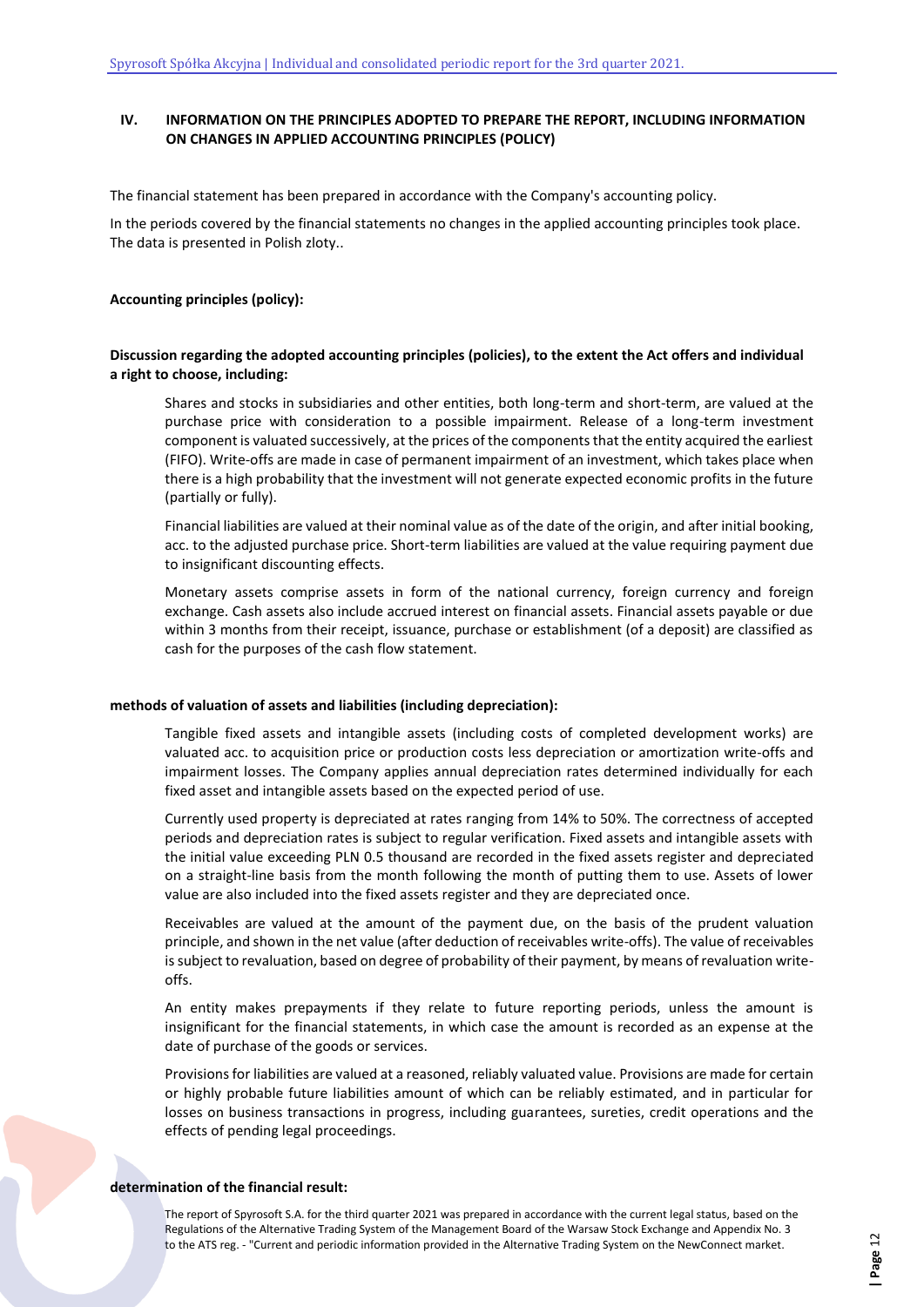The financial net profit and loss figure comprises the result from operating activity, including other operating revenues and costs, the result from financial operations, obligatory charges to the financial result arising from the income tax which the entity is a taxpayer, and payments equal to it under separate regulations. The result from the operating activity is the difference between net revenues from the sale of products, goods and materials, including subsidies, discounts, rebates and other increases or decreases, without the VAT tax and other taxes directly related to turnover, and (between) other operating revenues and the value of sold products, goods and materials valuated at production costs or purchase prices, increased by the total general management costs incurred since the beginning of the fiscal year, sales of products, goods and materials and other operating costs. The result of financial operations is the difference between financial revenues, in particular from dividends (shares in profits), interest, profits from sale and revaluation of investments other than those enumerated in Article 28.1.1a, as well as the surplus of positive exchange rate differences over negative ones, and financial costs, in particular from interest, losses from the sale and revaluation of investments other than those set out in Article 28.1.1a, the surplus of negative exchange rate differences over positive ones, except for interest, commissions, positive and negative exchange rate differences referred to in Article 28.4 and 8.2.

### **determination of the manner the financial statements are prepared:**

The Company prepares financial statements on the grounds of the provisions established in the Accounting Act. The profit and loss account is presented as the calculation variant and the cash flow statement is based on the indirect method.

### **principles governing preparation of individual financial statements:**

Financial statements of subsidiaries are generally prepared for the same reporting period as those for the parent unit (company). Only in case of consolidated financial statements for the fiscal year 2018, a subsidiary - Spyrosoft Solutions S.A. is presented for a shorter period, i.e. from 22 March 2018, i.e. from the date of registration of the company. The consolidated financial statement is prepared on the basis of consistent accounting principles, based on consolidated accounting principles applied to transactions and economic events of a similar nature, and in cases of differences, in order to eliminate any discrepancies in the applied accounting principles, certain consolidation adjustments are made.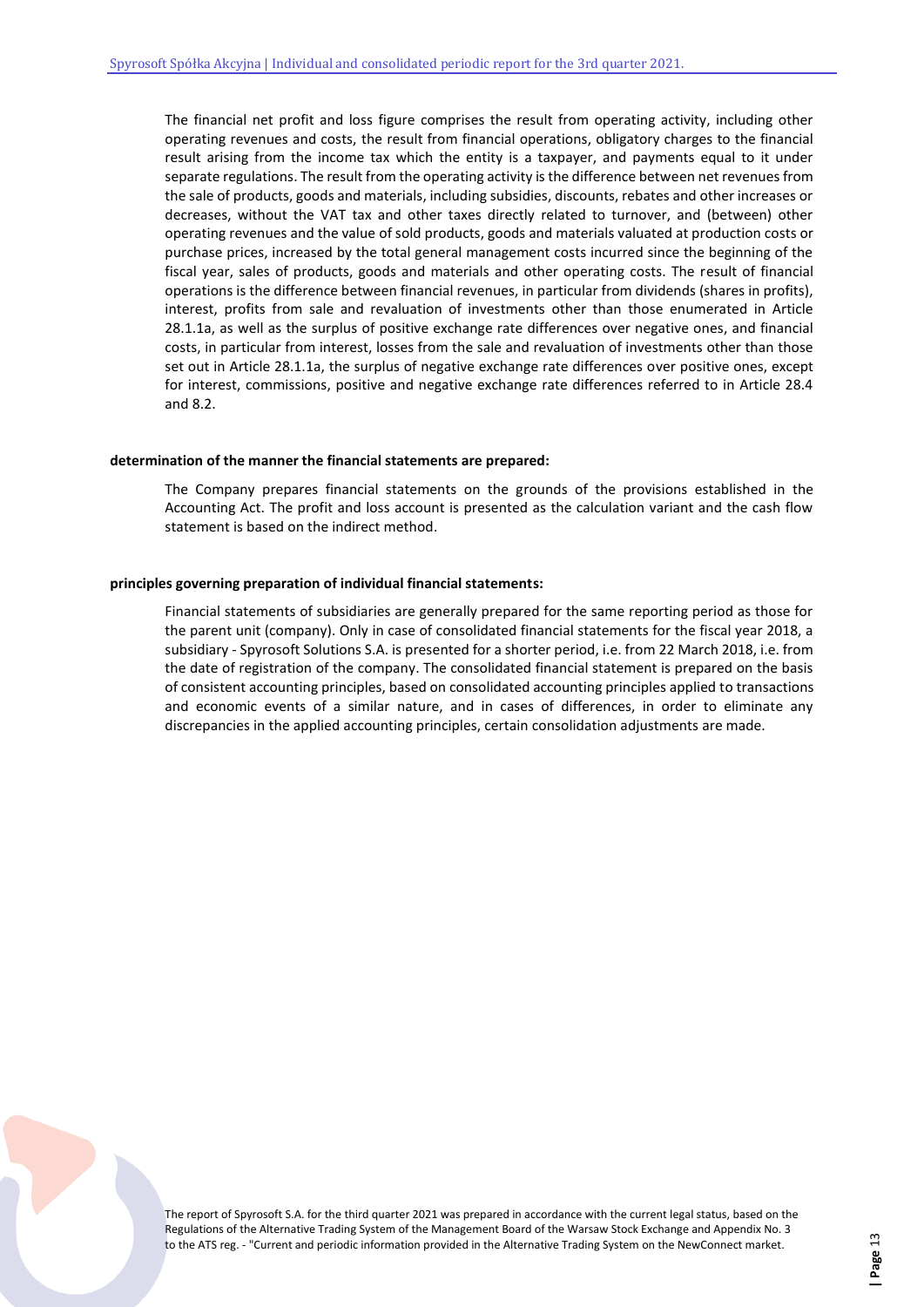# <span id="page-13-0"></span>**V. SHORT DESCRIPTION OF THE ISSUER'S SIGNIFICANT ACHIEVEMENTS OR FAILURES IN THE REPORTING PERIOD, INCLUDING A DESCRIPTION OF THE MOST IMPORTANT FACTORS AND EVENTS, IN PARTICULAR OF AN UNTYPICAL NATURE, AFFECTING THE ACHIEVED RESULTS**

In the third quarter of 2021, as a result of the constantly high demand for IT services, the Spyrosoft S.A. Group recorded the historically highest value of quarterly sales revenues. The accumulated sales revenues for 9 months of 2021 exceeded the level of revenues for the entire year 2020. At the same time, in the third quarter of 2021, the highest gross profit on sales was recorded in the history of the company, reaching the amount of PLN 13.400.000 and an almost record-high EBITDA of PLN 8.000.000.

In the third quarter of 2021, 13 new clients were acquired from the following industries: automotive, financial services, HR, media and entertainment, industry 4.0, geospatial and telemedicine. In addition to the increased number of projects, the increase in profits was also influenced by the higher number of hours worked by employees (by 11% compared to the last quarter) and a favorable exchange rate.

Spyrosoft S.A. Group continues to increase the number of associates in all its companies and branches - in the third quarter of 2021, 101 people joined the Spyrosoft team, thus increasing the total number of specialists cooperating with the company to 774 (as of the end of September 2021). Such a large increase, achieved on a very competitive labor market, is the result of a well-designed recruitment policy and effective use of tools necessary for supporting this process. In order to keep up with the demand for the services provided, the Group has additionally used the support of sub-suppliers, who engage another 48 people in the realization of Spyrosoft's projects.

Under the Spyrosoft S.A. Group, a new business entity was created: Spyrosoft Synergy S.A., located in Szczecin. The company will be focusing on building highly specialized technological competences in the field of creating Human Machine Interface and robotics. This will allow for the expansion of the offer addressed to clients from the industrial and automotive sectors. At the same time, the opening of an office in Szczecin will increase the Group's access to the large pool of engineers and IT specialists from the local market. The management of the newly established company includes people with extensive experience in the custom-made software industry, related to the Szczecin market for many years.

The Spyrosoft Group has introduced a new remote work policy applicable to all branches and locations. The Work from Anywhere program, which applies to most employees, allows complete freedom in choosing the place of work, which is a response to the expectations of the Group's associates and to changes in the IT sector. At the same time, the Work from Anywhere program allows you to search for and hire new employees without geographical limitations, which in the face of the growing demand for new co-workers is an important asset on the labor market.

In July 2021, Spyrosoft S.A.'s prospectus was submitted to the Polish Financial Supervision Authority. in connection with the company's application to enter the regulated market, operated by the Warsaw Stock Exchange S.A.

The constant influx of new clients, as well as the consistently high demand for IT services and the increase in the number of projects realised in cooperation with existing partners are the key growth factors for the Spyrosoft Group. In order to ensure constant access to new groups of specialists and to mitigate the risk of the growth rate of remuneration above the global average, the Group is considering establishing companies and branches in new geographic locations. In the coming quarters, it may be expected that the Group's offer will be expanded to include additional technology and domain areas. Investments related to these activities may temporarily reduce the company's margin, which does not change the generally optimistic expectations of the management board regarding the results for the fourth quarter of the year and the first quarters of 2022.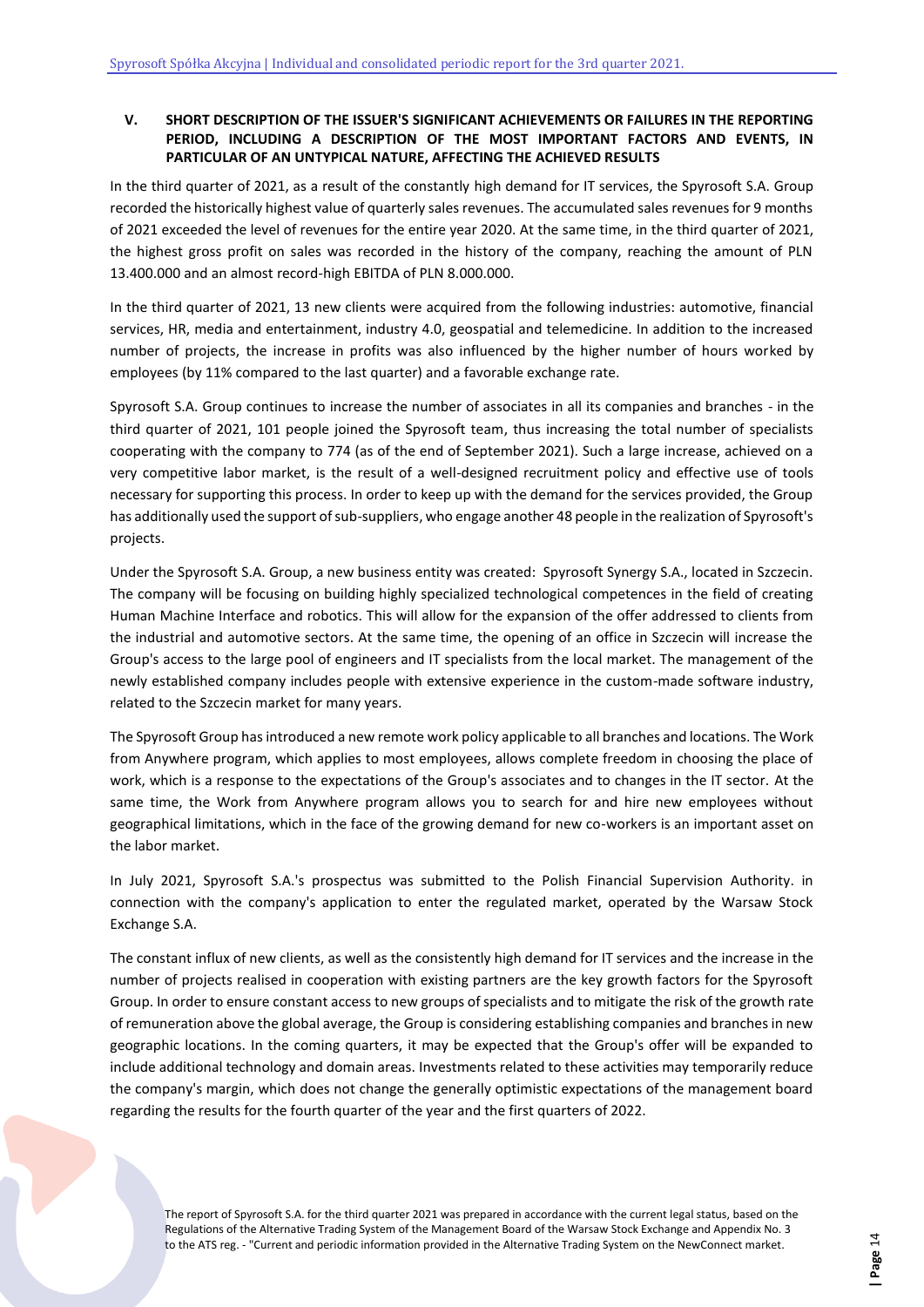# **Individual financial results for the 3 rd quarter of 2021**

In Q3 2021, Spyrosoft S.A. achieved PLN 30.2 million in revenues, which means 14% growth in comparison with the previous quarter and around 57% (PLN 11 million) growth in comparison with Q3 2020.

The cost of products and services sold reached PLN 22.8 million, which means a growth of PLN 8.2 million (56%) in comparison with Q3 2020 and of PLN 1.9 million (79%) in comparison with the previous quarter. A quicker growth of costs as compared to the growth of revenues YOY is largely caused – as in Q2 2021 – by the base effect: in the previous year, the company introduced measures directed at lowering the expenses without reducing employment in response to the concerns regarding a possible economic downturn due to the outbreak of covid-19 pandemic.

The company achieved gross profit of PLN 7.4 million, thus noting an increase of 62% in comparison to the corresponding period of the previous year and of 31.3% in comparison to the previous quarter, when the gross profit amounted to PLN 5.6 million. The gross margin on sales was 24.5%, i.e. it increased by 0.7% YOY and by 3.5% Q/Q.

Q3 2021 brought about an increase in general administrative expenses by 54% Q/Q – the expenses amounted to PLN 3.7 million. In comparison to Q3 2020, the expenses grew by 8.4%. The increase in general administrative expenses was caused predominantly by the low base effect in 2020, which resulted from freezing the costs of support departments to the necessary minimum in 2020.

The profit on sales increased by 66% Q/Q and reached the amount of PLN 3.7 million. The sales margin amounted to 12.3%, which means it was higher by 1% YOY and by 4.3% Q/Q.

Operating profit in Q3 2021 increased by 56% compared to Q2 2021 and amounted to PLN 3.7 million. The result was also by 74% higher than in the corresponding period of 2020. The margin on operating activities reached the level of 12.3% and was higher by 1 % Q/Q and 4.3% YOY.

Net profit amounted to PLN 2.9 million, noting a growth of 28% in comparison with the previous quarter. Comparing to Q3 2020 (net profit of PLN 2.2 million), the company has noted a growth of 73%. Net margin reached the level of 9.5%, which means it was higher by 1.5% than in the previous quarter and by 0.8% than in the corresponding period of the previous year.

As of September 30<sup>th</sup>, 2021, the balance sheet total amounted to PLN 37 million, which means it was higher by PLN 4.3 million than on June 30<sup>th</sup>, 2021, and by PLN 0.8 million than on June 30<sup>th</sup>, 2020. Short-term receivables increased by PLN 3.3 million Q/Q to the amount of PLN 24.1 million. The significant increase in receivables from related entities YOY results from the more than doubled increase in the value of mutual transactions along with the organic development of the Group and the fivefold increase in turnover with the unconsolidated company Spyrosoft Solutions LLC. Meanwhile, short-term liabilities decreased compared to the previous period by PLN 2.2 million to the amount of PLN 13.9 million.

Equity reached the level of PLN 21.7 million and was higher by 15% higher in comparison to the situation on June 30<sup>th</sup>, 2021, and by 94% in comparison to the situation on September 30<sup>th</sup>, 2020.

## **Consolidated financial results for the 3 rd quarter of 2021**

In Q3 2021, the consolidated income of the Spyrosoft Capital Group amounted to PLN 44.9 million, with an increase of 68% over the corresponding period of the previous year and of 14.7% over the previous quarter. The fast growth of income results mainly from the increase of employment and a bigger number of man-hours worked.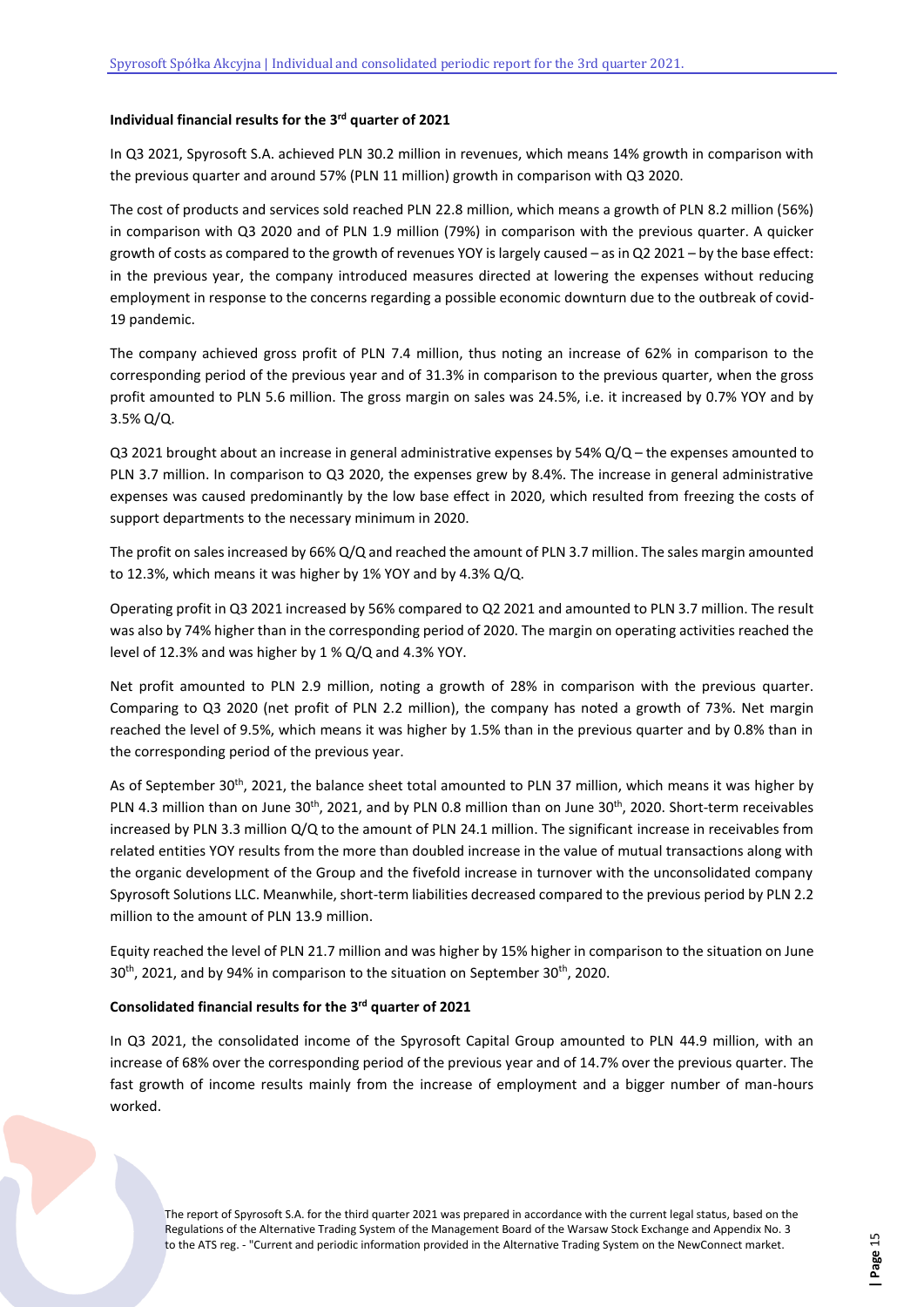Consolidated cost of products and services sold by the Spyrosoft Capital Group in Q3 2021 amounted to PLN 31.5 million and was by 91% higher than in the corresponding period of the previous year and by 13.2% higher than in the previous quarter. A quicker growth in revenues, compared to the growth rate of direct costs  $Q/Q$ , results from the optimization of the use of resources by individual companies of the Group. The increase of costs in Q3 2021 is in line with the Group's budget assumptions for 2021.

Gross profit on sales reached PLN 13.4 million, which is a result by 32% better than in the corresponding period of the previous year, and by 18.4% better than in Q2 2021. The gross margin on sales reached 29.8%, meaning a decrease by 8% YOY and an increase by 1% Q/Q. The decrease of the gross margin on sales YOY results mainly of the separation of a part of the employee costs (both general and administrative) by one of the subsidiaries. It allowed to include that part of the employee costs – related directly to production – in direct costs of the company. The corresponding part of these costs for Q3 2020 amounts to PLN 1.74 million. The remaining 1.5% of the margin change results from the freezing of wage increases planned for 2020 due to the pandemic and their unfreezing in 2021.

Consolidated general administrative costs of the Spyrosoft Capital Group in Q3 2021 amounted to PLN 7 million, which means they were higher by 18.7% than the Group's general administrative expenses in Q3 2020 and lower by PLN 2.5% than general administrative expenses in the previous quarter. The YOY increase results from the base effect: during the pandemic, the costs of support departments have been reduced to the necessary minimum, while in the current year these costs, treated as investments in human capital, are incurred in line with the budget assumptions.

Consolidated operating profit for the period from July to September 2021 increased by 49% Q/Q and amounted to PLN 6.4 million. The margin on operating activities reached the level of 14.3%, which means an increase by 3.3% compared to the previous quarter and a decrease by 1.6% compared to the same period of the previous year.

Net profit of the Spyrosoft Capital Group in the third quarter of 2021 amounted to PLN 4.3 million, which means an increase by 82% YOY and by 83% Q/Q. The net margin was 9.6%, meaning it was higher by 3.6% Q/Q and by 0.7% YOY.

The balance sheet total as of September 30<sup>th</sup>, 2021 amounted to PLN 72.2 million and was by 6% higher compared to June 30<sup>th</sup>, 2021. Short-term receivables increased by 14% Q/Q, reaching PLN 29.9 million. In the same period, short-term liabilities decreased by PLN 0.8 million (3% Q/Q), to PLN 25.7 million.

The Group's equity increased by 16% after the third quarter of 2021 compared to the situation on June 30<sup>th</sup>, 2021, and amounted to PLN 39.4 million.

# <span id="page-15-0"></span>**VI. OPINION REGARDING POSSIBILITY OF MEETING THE PUBLISHED FORECASTS FOR THE YEAR IN THE LIGHT OF THE RESULTS PRESENTED IN THE QUARTERLY REPORT**

Not applicable. The Issuer did not publish financial forecasts for 2021.

# <span id="page-15-1"></span>**VII. DESCRIPTION OF THE STATUS OF THE ISSUER'S ACTIVITIES AND INVESTMENTS AND THEIR REALIZATION SCHEDULE**

Not applicable.

## <span id="page-15-2"></span>**VIII. INFORMATION ON THE ACTIVITY IN THE FIELD OF INNOVATIVE SOLUTIONS IN THE ENTERPRISE**

Not applicable. In the period covered by the report, the Issuer did not take any initiatives aimed to implement innovative solutions in the enterprise.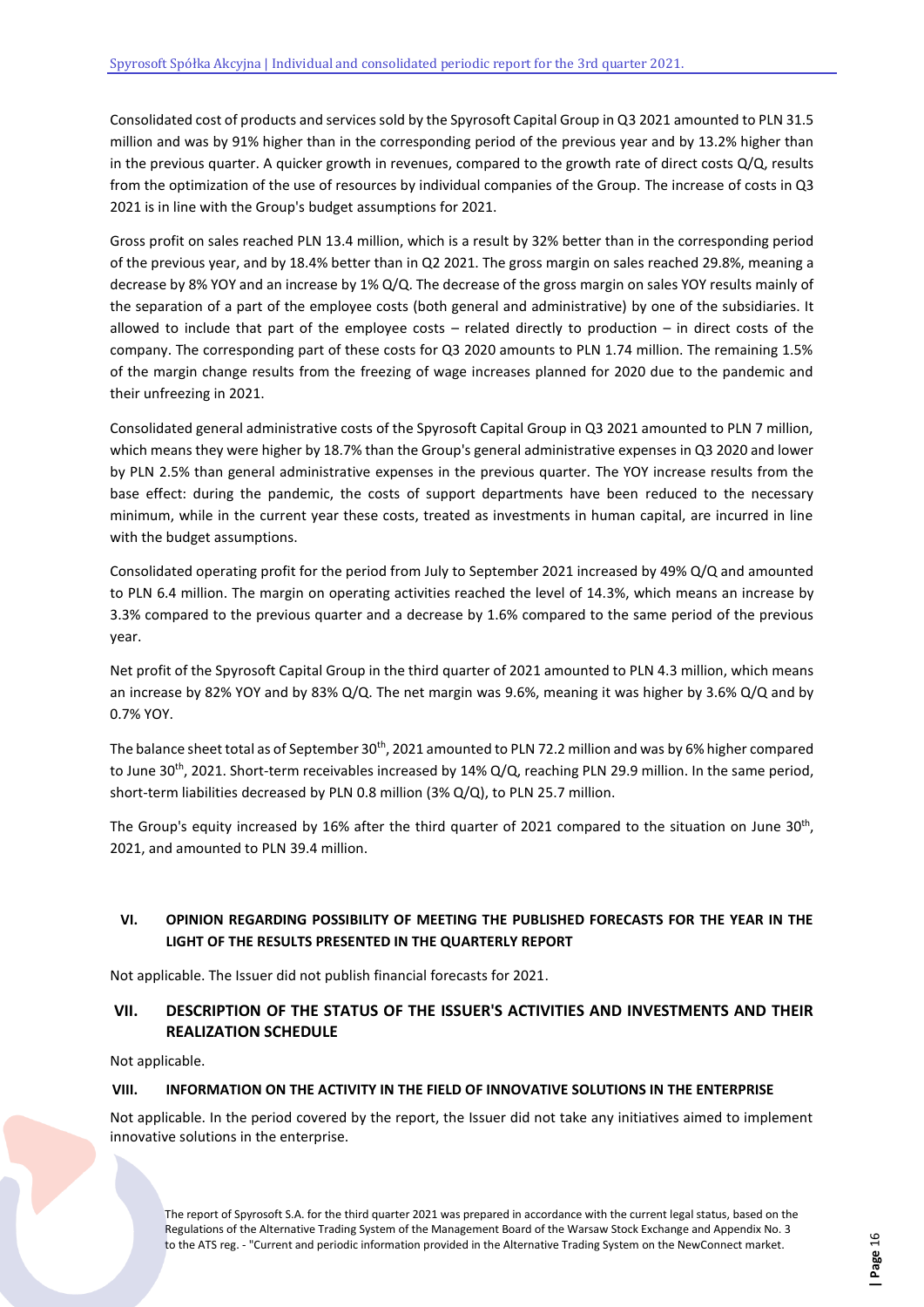# <span id="page-16-0"></span>**IX. DESCRIPTION OF THE ORGANISATION OF THE ISSUER'S CAPITAL GROUP, INCLUDING ENTITIES SUBJECT TO THE CONSOLIDATION**

As of 30<sup>th</sup> September 2021, the structure of Spyrosoft Capital Group is as follows:



The Issuer was a dominant entity towards six subsidiaries.

Consolidated data includes data of Spyrosoft Solutions S.A., Unravel SA, GOD Nearshore SE, Spyrosoft Ltd, Spyrosoft Solutions d.o.o., Spyrosoft Solutions GmbH and Spyrosoft Synergy SA in organization.

Basic data on the Issuer's subsidiaries:

| <b>Enterprise:</b>                  | <b>Spyrosoft Solutions S.A.</b>                             |
|-------------------------------------|-------------------------------------------------------------|
| Legal form                          | Joint stock company                                         |
| Registered office                   | Wrocław                                                     |
| Address                             | Pl. Nowy Targ 28, 50-141 Wrocław                            |
| Share capital                       | PLN 100 000                                                 |
| Object of the economic              | embedded software mainly for product companies representing |
| operation                           | automotive industry and IT                                  |
| Issuer's share in the share capital | 50%                                                         |
| Issuer's share in the total         | 50%                                                         |
| number of votes                     |                                                             |

| <b>Enterprise:</b>                  | <b>GOD Nearshore SE European Joint Stock Company Branch in</b><br><b>Poland</b> |
|-------------------------------------|---------------------------------------------------------------------------------|
| Legal form                          | Branch of a foreign entreprene                                                  |
| Registered office                   | Wrocław                                                                         |
| Address                             | Pl. Nowy Targ 28, 50-141 Wrocław                                                |
| Share capital                       | $\overline{\phantom{a}}$                                                        |
| Object of the economic<br>operation | provision of software and IT services to the automotive industry                |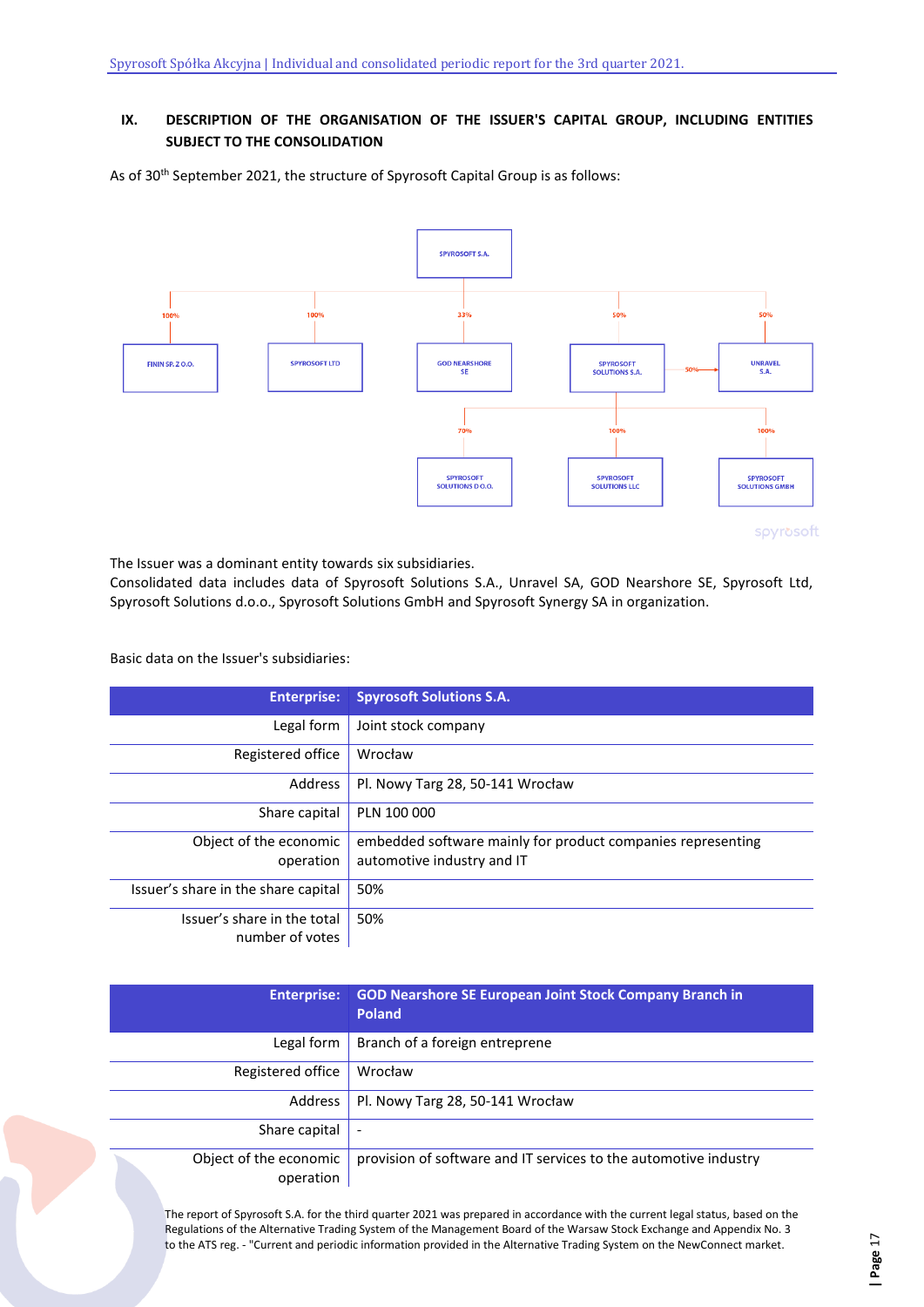| Issuer's share in the share capital $\vert$ 33%            |  |
|------------------------------------------------------------|--|
| Issuer's share in the total $\vert$ 33%<br>number of votes |  |

| <b>Enterprise:</b>                             | <b>Spyrosoft Ltd</b>                                                      |
|------------------------------------------------|---------------------------------------------------------------------------|
| Legal form                                     | Limited Liability Company                                                 |
| Registered office                              | Dorset                                                                    |
| Address                                        | Arena Business Centre, 9 Nimrod Way,<br>BH21 7UH Ferndown, United KIngdom |
| Share capital                                  | GBP 100                                                                   |
| Object of the economic<br>operation            | development of software for UK clients                                    |
| Issuer's share in the share capital            | 100%                                                                      |
| Issuer's share in the total<br>number of votes | 100%                                                                      |

| <b>Enterprise:</b>                             | <b>Unravel S.A.</b>                                                                         |
|------------------------------------------------|---------------------------------------------------------------------------------------------|
| Legal form                                     | Limited Liability Company                                                                   |
| Registered office                              | Wrocław                                                                                     |
| Address                                        | Pl. Nowy Targ 28, 50-141 Wrocław                                                            |
| Share capital                                  | PLN 100 000                                                                                 |
| Object of the economic<br>operation            | Comprehensive digital solutions and services in the field of business<br>and product design |
| Issuer's share in the share capital            | 50%                                                                                         |
| Issuer's share in the total<br>number of votes | 50%                                                                                         |

| <b>Enterprise:</b>                             | <b>Spyrosoft Solutions d.o.o.</b>                            |
|------------------------------------------------|--------------------------------------------------------------|
| Legal form                                     | Limited Liability Company                                    |
| Registered office                              | Zagreb                                                       |
| Address                                        | Trsje 19, 10000 Zagreb, Croatia                              |
| Share capital                                  | <b>HRK 20 000</b>                                            |
| Object of the economic<br>operation            | development of embedded software for the automotive industry |
| Issuer's share in the share capital            | 0%                                                           |
| Issuer's share in the total<br>number of votes | 0%                                                           |

According to the structure of Spyrosoft Capital Group presented above, the Issuer's subsidiary – Spyrosoft Solutions S.A. owns 70% of shares in Spyrosoft Solutions d.o.o.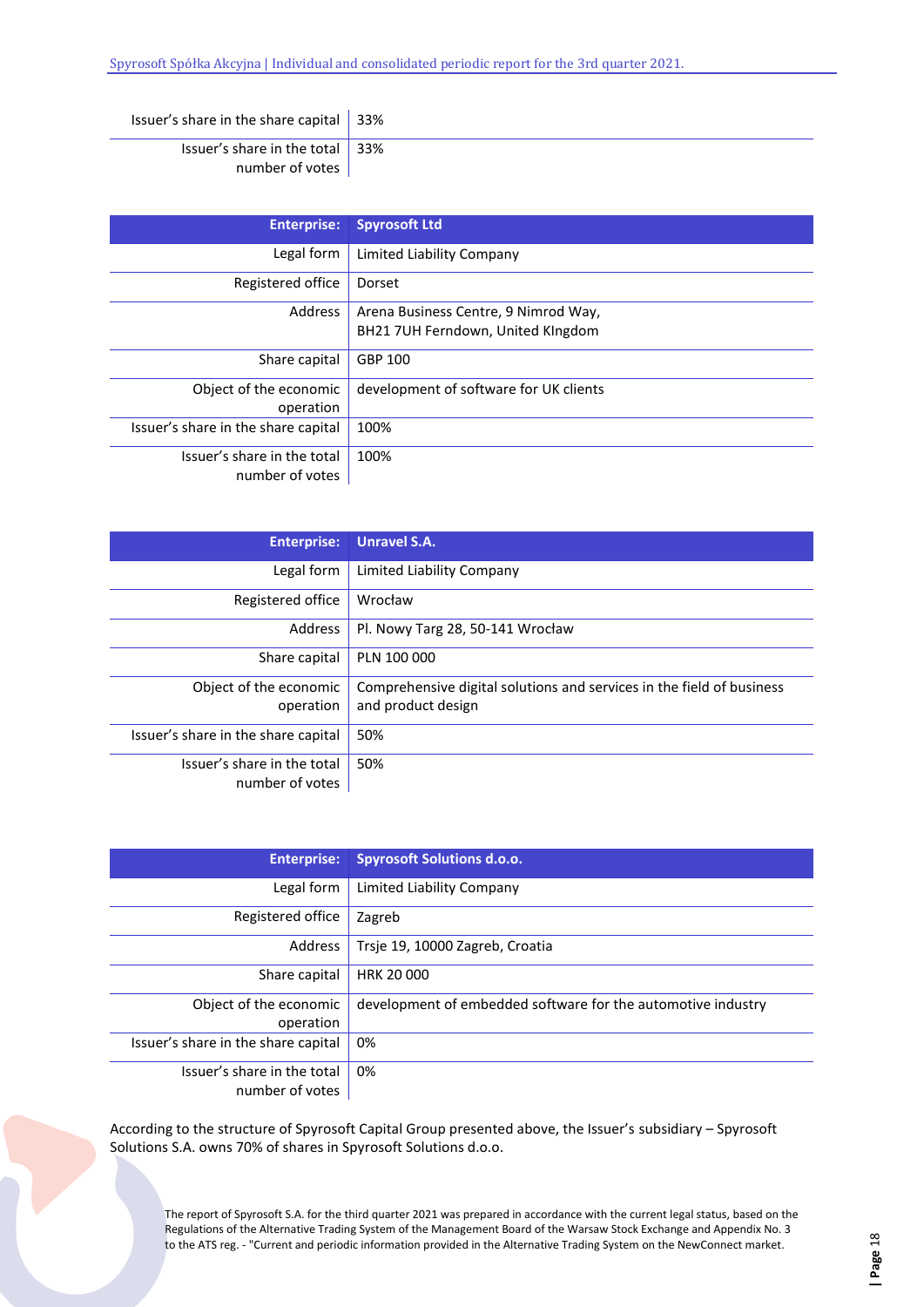| <b>Enterprise:</b>                  | <b>Spyrosoft Solutions GmbH</b>         |
|-------------------------------------|-----------------------------------------|
| Legal form                          | Limited Liability Company               |
| Registered office                   | Munich                                  |
| Address                             | Riesstrasse 16, D-80992 Munich, Germany |
| Share capital                       | EUR 25 000                              |
| Object of the economic              | Provision of IT software and services   |
| operation                           |                                         |
| Issuer's share in the share capital | 0%                                      |
| Issuer's share in the total         | 0%                                      |
| number of votes                     |                                         |

According to the structure of Spyrosoft Capital Group presented above, the Issuer's subsidiary – Spyrosoft Solutions S.A. owns 100% of shares in Spyrosoft Solutions GmbH.

| <b>Enterprise:</b>                  | <b>Spyrosoft Synergy SA in organization</b>       |
|-------------------------------------|---------------------------------------------------|
| Legal form                          | Limited Liability Company in organization         |
| Registered office                   | Szczecin                                          |
| Share capital                       | PLN 100 000                                       |
| Object of the economic              | software development and technological consulting |
| operation                           |                                                   |
| Issuer's share in the share capital | 51%                                               |
| Issuer's share in the total         | 51%                                               |
| number of votes                     |                                                   |

As of 30<sup>th</sup> September 2021, the following entities from Spyrosoft Capital Group were not subject to consolidation:

| <b>Enterprise:</b>                  | <b>Spyrosoft Solutions LLC</b>        |
|-------------------------------------|---------------------------------------|
| Legal form                          | Limited Liability Company             |
| Registered office                   | Ann Arbor                             |
| Address                             | 301 East Liberty Street, Suite 500,   |
|                                     | Ann Arbor, MI 48104, USA              |
| Share capital                       | $\overline{\phantom{a}}$              |
| Object of the economic              | Provision of IT software and services |
| operation                           |                                       |
| Issuer's share in the share capital | 0%                                    |
| Issuer's share in the total         | 0%                                    |
| number of votes                     |                                       |

According to the structure of Spyrosoft Capital Group presented above, the Issuer's subsidiary – Spyrosoft Solutions S.A. owns 100% of shares in Spyrosoft Solutions LLC.

## **Enterprise: FinIn Sp. z o.o.**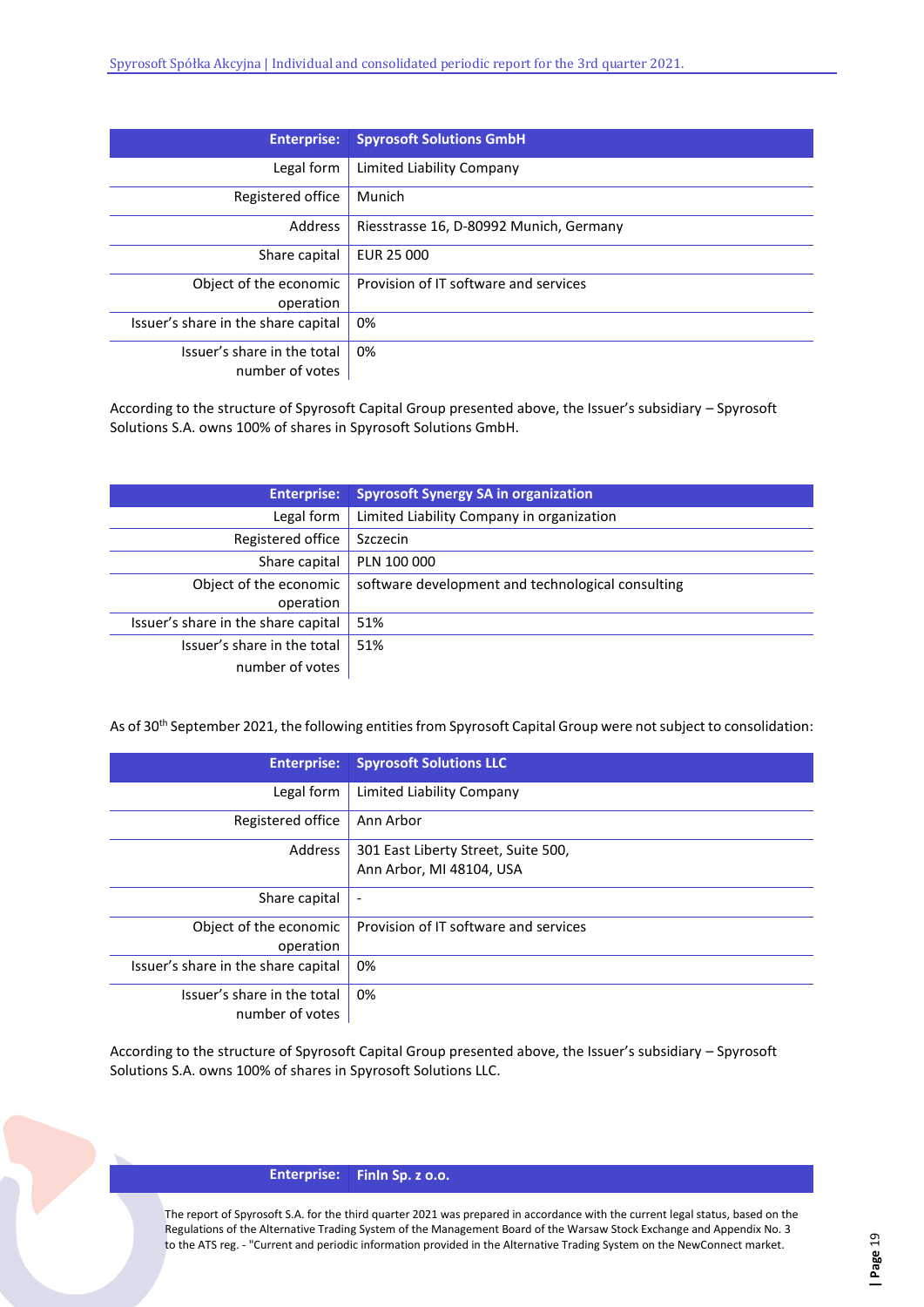| Legal form                          | Limited Liability Company            |
|-------------------------------------|--------------------------------------|
| Registered office                   | Wrocław                              |
| Address                             | Pl. Nowy Targ 28, 50-141 Wrocław     |
| Share capital                       | PLN 100 000                          |
| Object of the economic              | Accounting and bookeeping activities |
| operation                           |                                      |
| Issuer's share in the share capital | 100%                                 |
| Issuer's share in the total         | 100%                                 |
| number of votes                     |                                      |

# <span id="page-19-0"></span>**X. INDICATION OF THE REASONS FOR THE LACK OF THE CONSOLIDATED FINANCIAL STATEMENT**

The Company shall not consolidate their report with the following, associated companies:

- Spyrosoft Solutions LLC<br>• Finln Sp z o o
- FinIn Sp. z o.o.

pursuant to Article 58 of the Accounted Act, as their financial data are non-significant to the Issuer's financial position.

# <span id="page-19-1"></span>**XI. SELECTED FINANCIAL DATA OF THE ISSUER'S SUBSIDIARIES NOT COVERED BY CONSOLIDATION**

| SPYROSOFT SOLUTIONS LLC                                    |                                                    |                                                    |                                                    |                                                    |
|------------------------------------------------------------|----------------------------------------------------|----------------------------------------------------|----------------------------------------------------|----------------------------------------------------|
|                                                            |                                                    |                                                    |                                                    |                                                    |
| <b>Profit and loss account</b>                             | For the period<br>from 01/07/2021<br>to 30/09/2021 | For the period<br>from 01/01/2021<br>to 30/09/2021 | For the period<br>from 01/07/2020<br>to 30/09/2020 | For the period<br>from 01/01/2020<br>to 30/09/2020 |
| Net revenue from sales of products, goods and<br>materials | 4 027 668.32                                       | 7783788.38                                         | 788 082.71                                         | 986 895,34                                         |
| Net profit/loss                                            | 129 142,12                                         | 242 716,16                                         | 37 610.02                                          | 21 084.22                                          |
| <b>Balance sheet</b>                                       |                                                    | As of 30/09/2021                                   | As of 30/09/2020                                   |                                                    |
| <b>Equities</b>                                            |                                                    | 316 785,47                                         |                                                    | 30 384,72                                          |
| <b>Total assets</b>                                        |                                                    | 4 172 059,85                                       |                                                    | 971 120,35                                         |

### FININ SP. ZO.O.

| <b>Profit and loss account</b>                             | For the period<br>from 01/07/2021<br>to 30/09/2021 | For the period<br>from 01/01/2021<br>to 30/09/2021 | For the period<br>from 01/07/2020<br>to 30/09/2020 | For the period<br>from 01/01/2020<br>to 30/09/2020 |
|------------------------------------------------------------|----------------------------------------------------|----------------------------------------------------|----------------------------------------------------|----------------------------------------------------|
| Net revenue from sales of products, goods and<br>materials | 136 800,00                                         | 464 200.00                                         | 0.00                                               | 0,00                                               |
| Net profit/loss                                            | -10 952.97                                         | 31 752.60                                          | 0.00                                               | 0.00                                               |
| <b>Balance sheet</b>                                       |                                                    | As of 30/09/2021                                   | As of 30/09/2020                                   |                                                    |
| <b>Equities</b>                                            |                                                    | 131 752,60                                         |                                                    | 100 000,00                                         |
| <b>Total assets</b>                                        |                                                    | 182 307,05                                         |                                                    | 100 000.00                                         |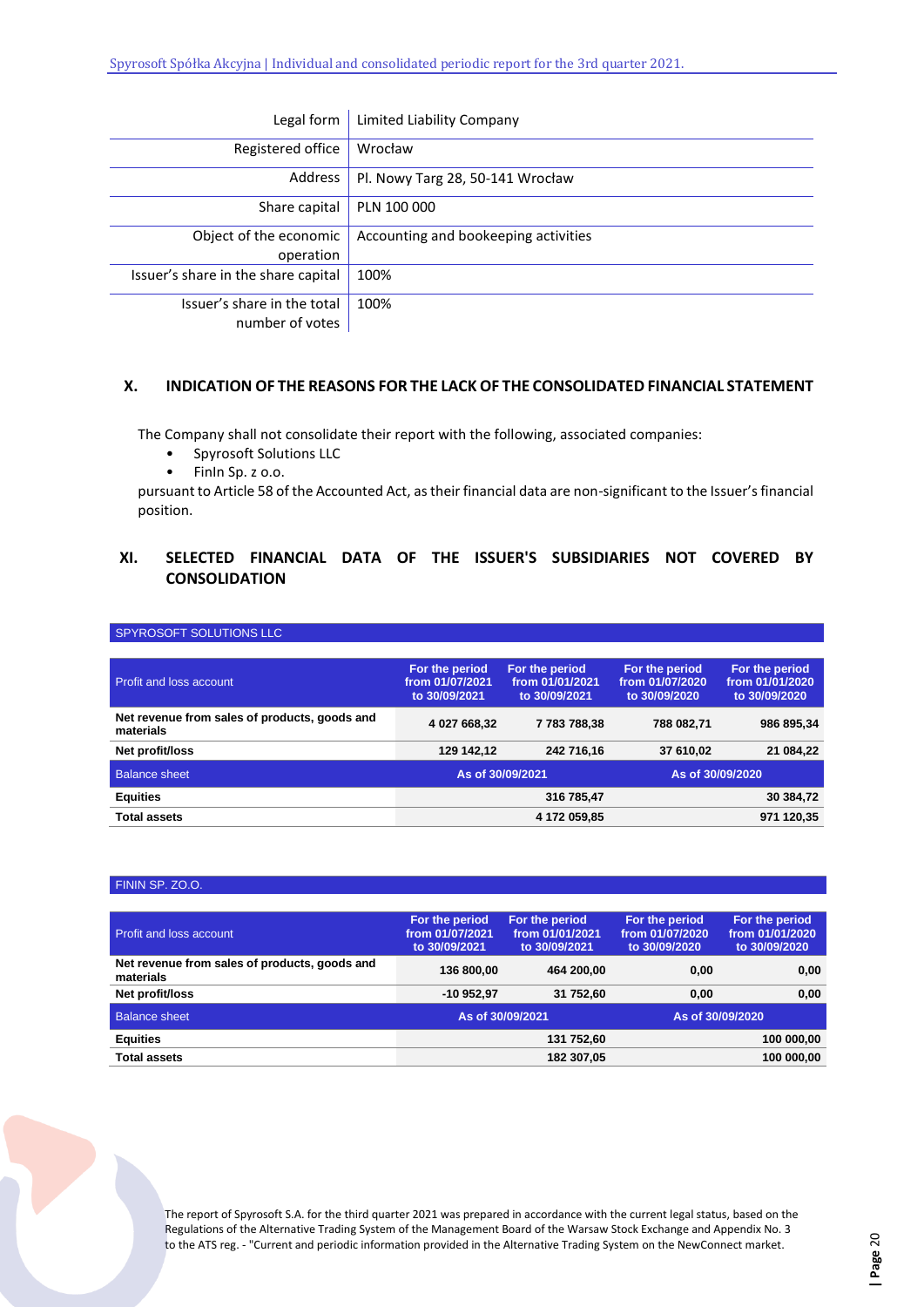# <span id="page-20-0"></span>**XII. INFORMATION ON THE ISSUER'S SHAREHOLDING STRUCTURE, INDICATING THE SHAREHOLDERS HOLDING, AS OF THE DATE OF PUBLICATION OF THE REPORT, AT LEAST 5% OF VOTES AT THE GENERAL MEETING**

The table below shows the shareholding structure with a detailed list of shareholders holding at least 5% of votes at the Company's General Meeting:

| <b>Shareholder</b> | <b>Number of shares</b> | Share in the share<br>capital | <b>Number of votes</b> | <b>Share in the total</b><br>number of votes |
|--------------------|-------------------------|-------------------------------|------------------------|----------------------------------------------|
| Konrad Weiske      | 319 784                 | 29,37 %                       | 319784                 | 29,37 %                                      |
| Dorota Łękawa      | 284 407                 | 26,12 %                       | 284 407                | 26,12 %                                      |
| Wioletta Bodnaruś  | 289 300                 | 26,57 %                       | 289 300                | 26.57 %                                      |
| Pozostali          | 195 237                 | 17.93 %                       | 195 237                | 17.93 %                                      |
| <b>TOTAL</b>       | 1067566                 | 100,00 %                      | 1067566                | 100,00%                                      |

Table Shareholding structure (as of 10th November 2021)

The share capital amounts to PLN 108,872.80 and is divided to 1,088,728 shares with the face value of PLN 0.10 each:

- 850,000 A1 series shares,
- 150,000 A2 series shares,
- 18,900 B series shares,
- 10,866 C series shares,
- 18,900 D series shares,
- 18,900 E series shares,
- 21,162 F series shares.

## <span id="page-20-1"></span>**XIII. INFORMATION ON THE NUMBER OF PERSONS EMPLOYED BY THE ISSUER, IN FULL TIME EQUIVALENTS**

Detailed employment levels in full-time equivalents are presented in the tables below:

Table: Employment in Spyrosoft S.A. as of 30th September 2021

| Form of employment            | Number of employees | <b>FTEs</b> |
|-------------------------------|---------------------|-------------|
| Employment contract           | 128                 | 216,83      |
| Specific task contract, other |                     | -           |

Table: Employment in the Capital Group as of 30th September 2021

| Form of employment            | Number of employees | <b>FTEs</b> |
|-------------------------------|---------------------|-------------|
| Employment contract           | 266                 | 261,51      |
| Specific task contract, other |                     | -           |

## Wrocław, 10<sup>th</sup> November 2021